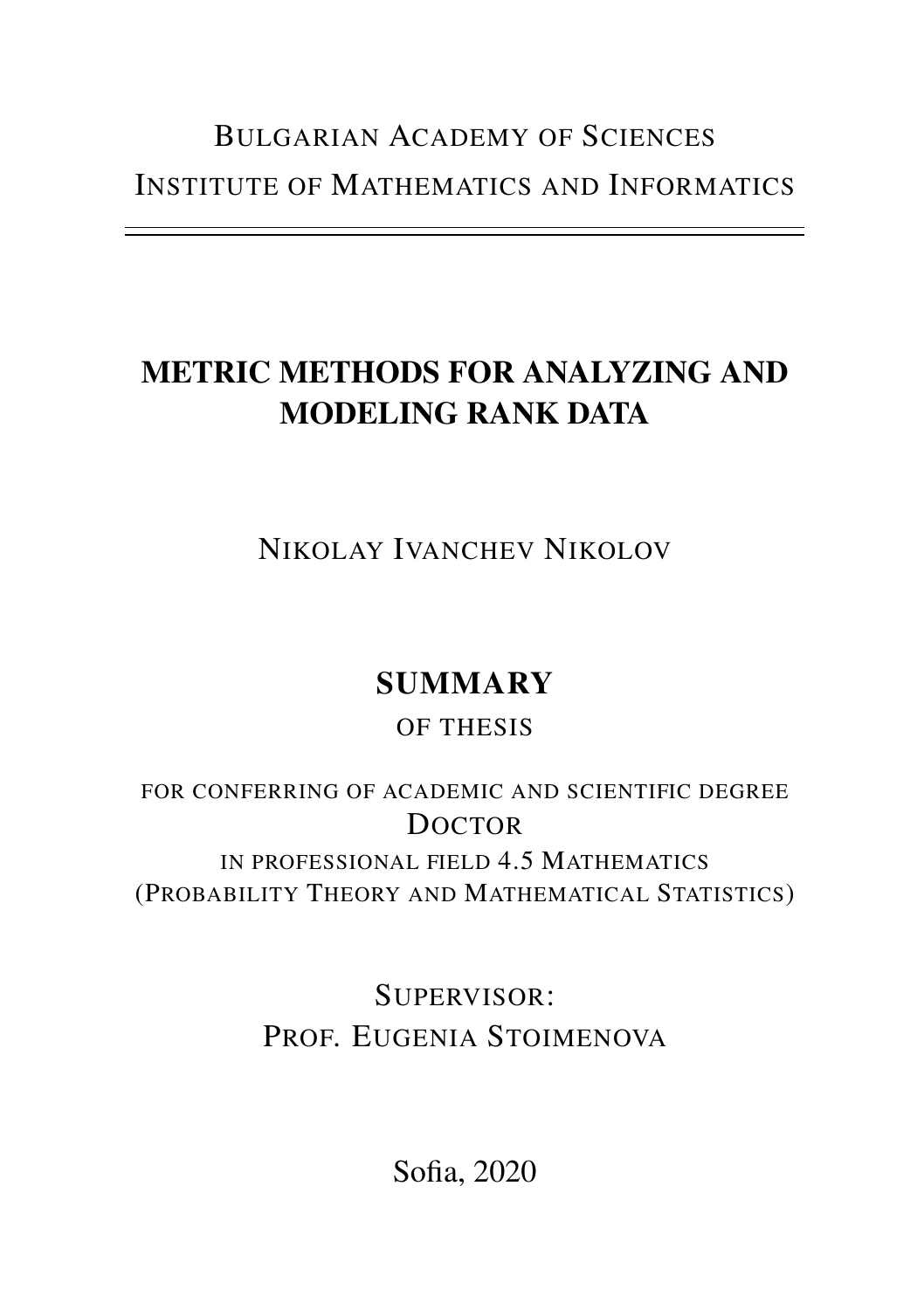The thesis is written in English and contains 75 pages, from which 70 pages body text and 5 pages Bibliography, that refers to 83 scientific sources.

The numeration of the theorems, propositions, corollaries and equations in the summary follows their numeration in the thesis.

The research was conducted in the framework of doctoral program "Probability Theory and Mathematical Statistics" at the department "Operations Research, Probability and Statistics" in Institute of Mathematics and Informatics of Bulgarian Academy of Sciences.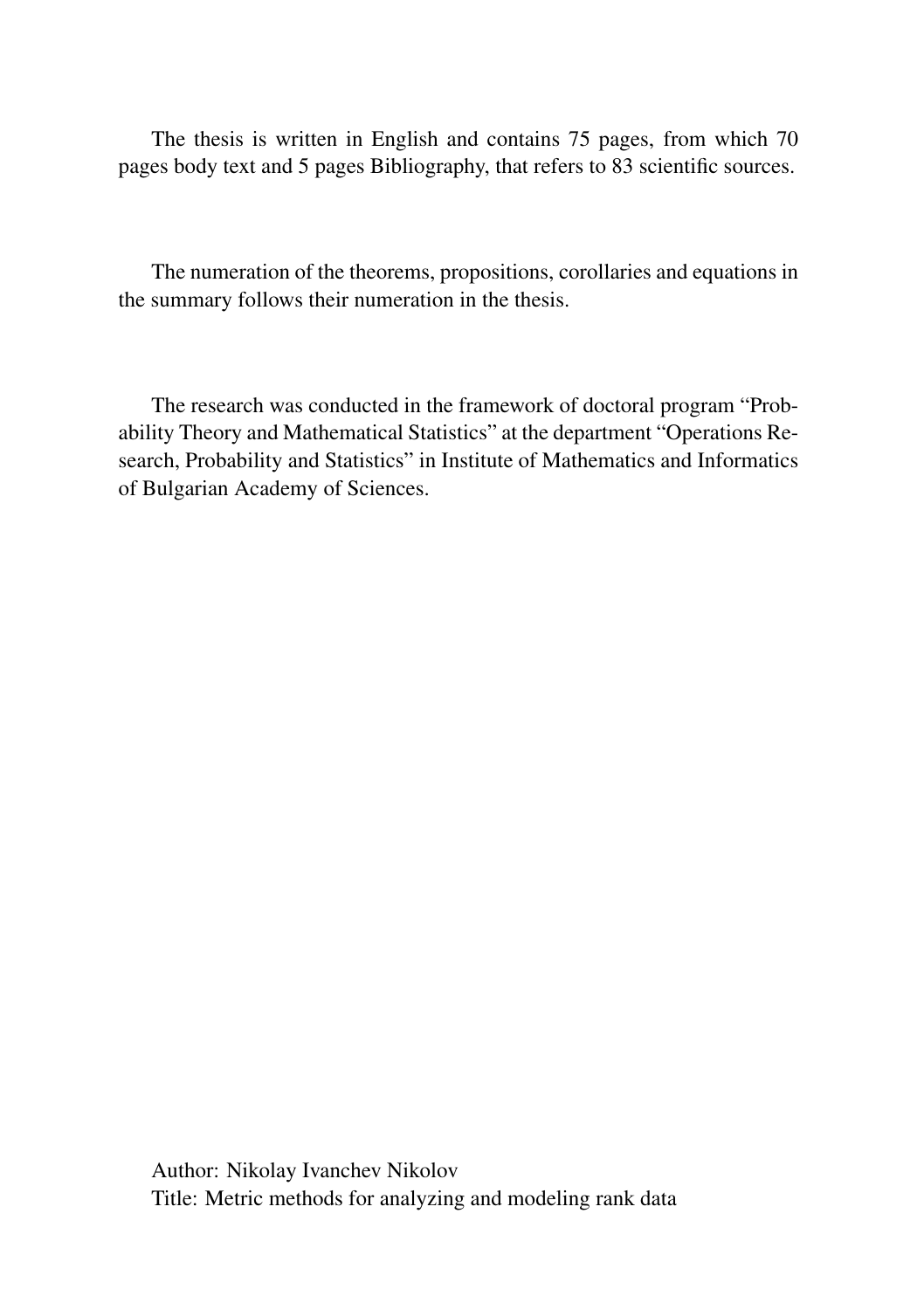#### Introduction

Rank data commonly arise from situations where it is desired to rank a set of individuals or objects in accordance with some criterion. Such data may be observed directly or it may come from a ranking of a set or subset of assigned scores. In general there are two types of rankings: complete and partial, depending on whether it is required to rank all of the objects or not. In this thesis, we restrict our attention to the case where all objects are ranked, i.e. when the complete rankings are observed.

A complete ranking of *N* items simply assigns a full ordering to the items. Any such ranking vector can be viewed as an element  $\pi$  of the permutation group  $S_N$  generated by the first *N* positive integers. A permutation  $\pi \in$  $S_N$  is a function from  $\{1,\ldots,N\}$  onto itself, whose arguments are the items, and whose values are the ranks. If the items are labeled with the numbers  $\{1, \ldots, N\}$ , then  $\pi(i)$  is the rank given to item *i* and  $\pi^{-1}(i)$  is the item assigned the rank *i*. Thus

$$
\pi^{-1} = \langle \pi^{-1}(1), \pi^{-1}(2), \ldots, \pi^{-1}(N) \rangle
$$

is the permutation in  $S_N$  which corresponds to listing the objects in their ranked order. For a sample of *n* complete rankings we will use the notation  $\pi^1, \pi^2, \ldots, \pi^n \in S_N.$ 

Rank data have a natural structure that presents challenges and opportunities that are unavailable in typical multivariate samples. There is a rich body of work on analyzing rank data that includes the classical probabilistic models proposed by Thurstone [\[23\]](#page-21-0), Bradley and Terry [\[2\]](#page-20-0), Luce [\[16\]](#page-21-1), Plackett [\[22\]](#page-21-2) and Mallows [\[17\]](#page-21-3). Mallows' models are often convenient initial tool for analyzing a set of rank data. They capture the main structure of the data with only one parameter and could be the basis for further research. However, it is usually unrealistic to expect a one-parameter model to reveal all features of the data. One possible generalization of these models could be made by assuming that there are several latent groups in the population. The problem of finding the "consensus" ranking and clustering rankings has been widely studied by many authors, see Busse et al. [\[3\]](#page-20-1), Klementiev et al. [\[13\]](#page-21-4) and Murphy and Martin [\[19\]](#page-21-5). Most of these methods can be described in a form that involves distances on permutations, which are powerful tool for uncovering the hidden features of the rank data. Numerical characteristics, exact distributions, asymptotic approximations and statistical applications of the random variables based on the most commonly used distances on  $S_N$  can be found in Diaconis [\[8\]](#page-20-2) and Marden [\[18\]](#page-21-6). An example of a more exotic distance is the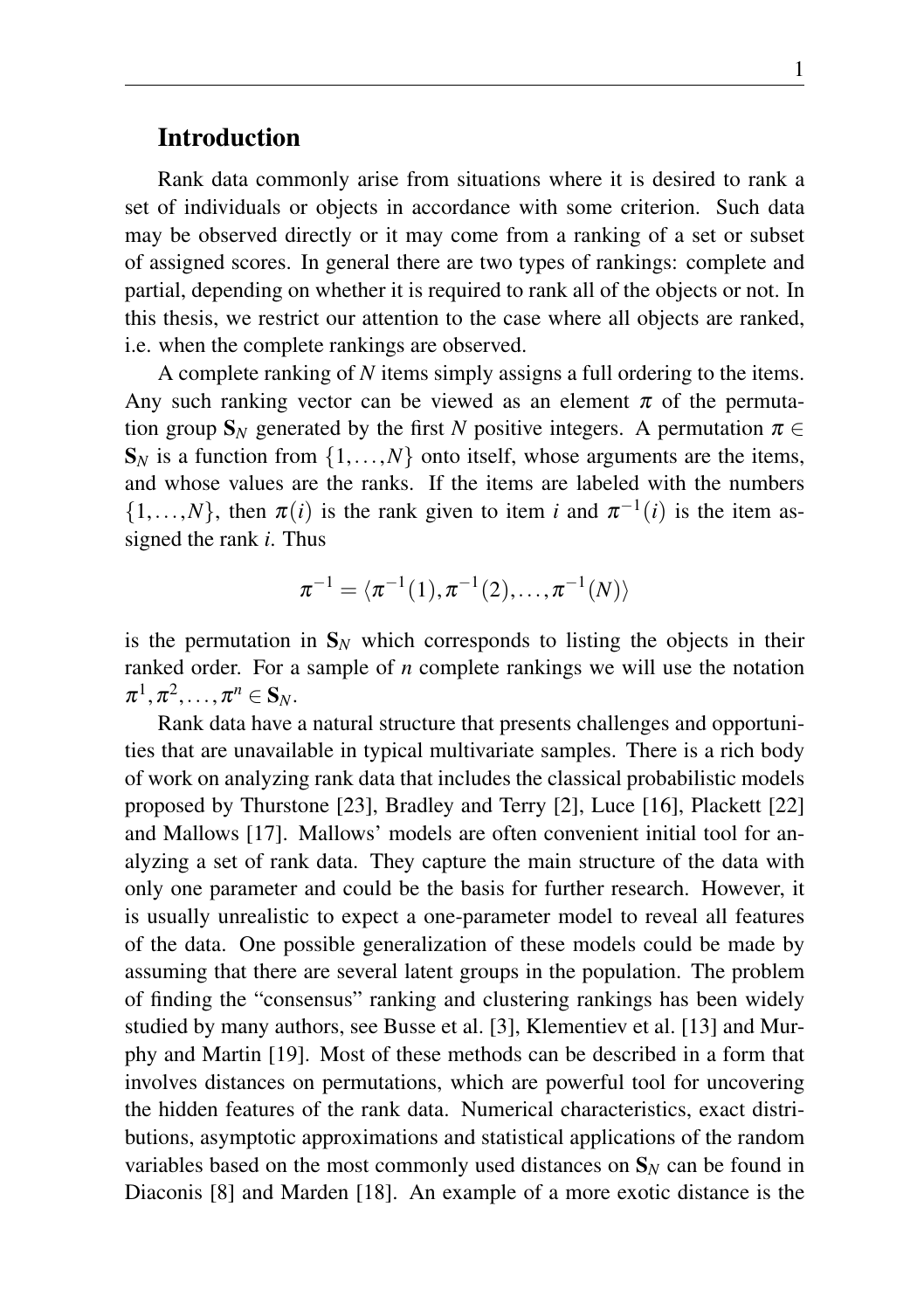Lee distance, which has been developed by Lee [\[14\]](#page-21-7) as a generalization of the Hamming distance. However, the statistical properties of the Lee distance are not well-studied. In this thesis, certain asymptotic approximations for the random variable based on Lee distance are derived and applied to several probabilistic models for rank data and to other statistical problems involving rankings.

There are various applications of rankings in many applied scientific areas. One example can be found in the imperfect ranking analysis of the ranked set sampling (RSS) procedure. RSS can be used for creating more efficient methods for large range of statistical problems. The benefit of using these RSS procedures is most significant when we have perfect ranking, but this is not always feasible. Hence, it is desirable to construct statistical models that capture the uncertainty of the judgment ordering process and test whether the rankings are perfect or not. These models can be defined by the ranking error probability matrix, which can be used to study the effect of imperfect ranking on the performance of the statistical procedures based on RSS, see Aragon et al. [\[1\]](#page-20-3) and Section 3.1.2 in Chen et al. [\[4\]](#page-20-4). Nonparametric tests for null hypothesis of perfect rankings against a general alternative of imperfect ranking have been developed by Frey et al. [\[9\]](#page-20-5), Li and Balakrishnan [\[15\]](#page-21-8), Vock and Balakrishnan [\[24\]](#page-21-9) and Zamanzade et al. [\[25\]](#page-21-10). In the case when the hypothesis of perfect ranking is rejected, the process of judgment ranking within the sets should be analyzed. Frey and Wang [\[10\]](#page-20-6) considered four models for imperfect ranking: Bivariate normal model proposed by Dell and Clutter [\[6\]](#page-20-7), Fraction of random rankings by Frey et al. [\[9\]](#page-20-5), Fraction of inverse rankings by Frey et al. [\[9\]](#page-20-5) and Fraction of neighbor rankings by Vock and Balakrishnan [\[24\]](#page-21-9). Furthermore, these models can be used to compare the ranking abilities of two judges or two ranking methods in order to increase the effectiveness of the RSS procedures for future observation measurements.

Rankings and distances on permutations find another application in one of the most important statistical problems: the comparison of two samples. If we assume that parent population distributions may differ only in location, there are many parametric and nonparametric tests at our disposal. The nonparametric approach requires few assumptions about the underlying distribution generating the data and gives us the ability to choose the test statistic that is best suited for the task at hand. There are various of techniques for constructing nonparametric rank tests for hypothesis testing of two samples, see Hájek and Šidák [\[12\]](#page-20-8) and Good [\[11\]](#page-20-9). Critchlow [\[5\]](#page-20-10) proposed a unified approach based on the minimum distance between two separate permutation sets corresponding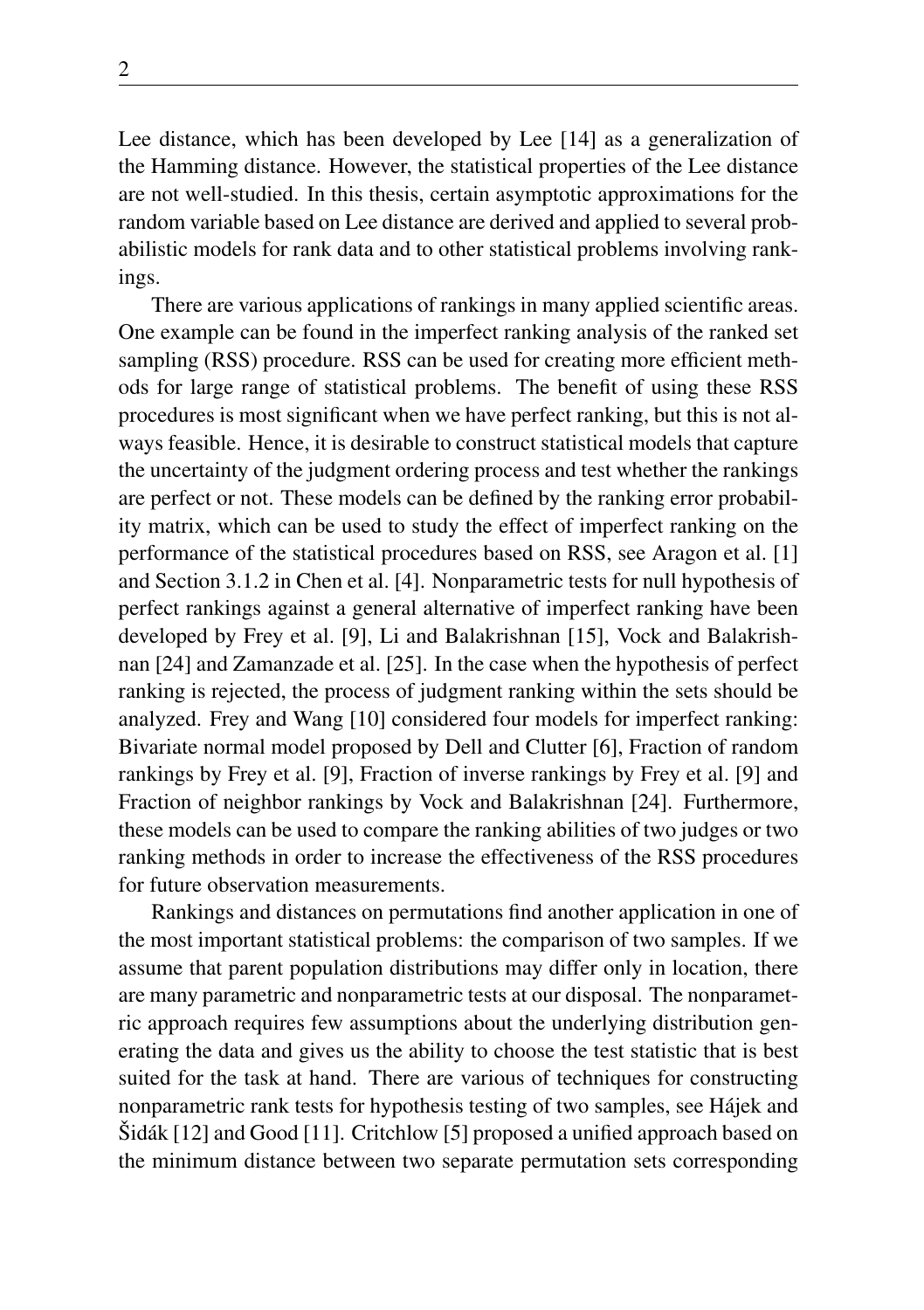to the null and the alternative hypothesis. By using different distances on permutations in Critchlow's method we obtain different test statistics. Some of the most popular rank statistics: Kolmogorov-Smirnov, Wilcoxon and Mann-Whitney statistics, can be derived by Ulam distance, Spearman's footrule and Kendall's tau, respectively. One of the benefits of having several test statistics is that they can be combined in order to produce more powerful procedures. Pesarin [\[21\]](#page-21-11) developed an interesting theory, the Nonparametric Combination of Dependent Tests, which yields good results for many complex multivariate problems, including problems that have not yet been solved within a parametric setting.

The main objective of the thesis is to study the statistical properties of Lee distance and to explore its applications in several rank data models based on distances. In particular, our goals are to:

- Obtain an asymptotic result for the distribution of the random variable induced by Lee distance under uniformity of the rankings.
- Compare the Mallows' model based on Lee distance to other probability models for rank data.
- Propose an Expectation-Maximization algorithm for estimating the unknown parameters in Distance-based models for rank data with several latent groups.
- Give an approximation of the measure of "tightness" in the "K-means" clustering procedure for rank data based on Lee distance.
- Find an asymptotic approximation of the ranking error probability matrix based on Lee distance, Spearman's footrule and Spearman's rho in the framework of ranked set sampling.
- Present a procedure for estimating the unknown parameters in the Mallows' model for imperfect ranking by making use of the Expectation-Maximization technique.
- Derive a rank test statistic based on Critchlow's method and Lee distance for the two-sample location problem and study its distribution under the null hypothesis.

The thesis is structured in five chapters.

## Chapter 1. Preliminaries

In this chapter, distances on permutations are defined and several examples are considered. Some important statistical properties of Lee distance, which are used in the next chapters, are derived.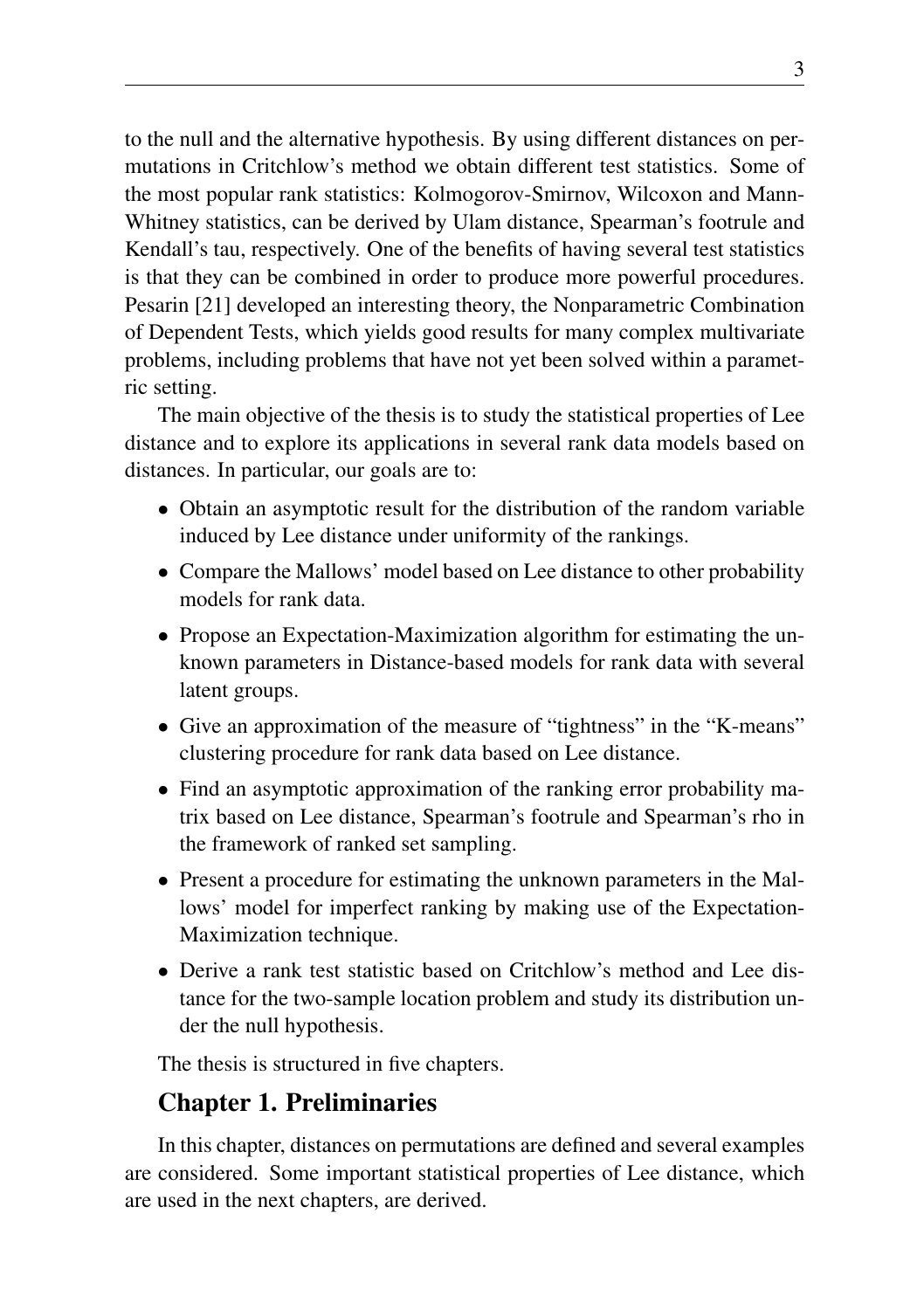The structural nature of rankings suggests more special approach in rank data analysis. Distances on permutations are often convenient tools for modeling rank data. They measure the closeness between two rankings and can be very useful and informative for revealing the main features of the data.

In Section 1.1, we give a definition of a distance on  $S_N$  and use it to obtain a measure of cental location in a sample of *n* complete rankings. Since the empirical central ranking depends on the choice of the distance on  $S_N$ , we present eight of the most widely used distances in applied scientific and statistical problems. In order to illustrate some differences between the listed distances, we consider the canonical example of arranging books on a shelf into alphabetic order. The spatial characteristics of Lee distance and Spearman's footrule are given in more details. Additionally, we describe two rich classes of distances on  $S_N$ : *p*-distances and Hoeffding's distances, and give definitions of the left-invariance, right-invariance and metric properties.

In Section 1.2, we study the properties of the random variable  $D_L(\pi)$  induced by Lee distance under uniformity of  $\pi \in S_N$ . By using a representation of  $D_L(\pi)$  with a simple cycle graph, we give an interpretation of the quantities  $c_N(i, j) := \min(|i - j|, N - |i - j|)$  in the linear decomposition

$$
D_L(\pi) = d_L(\pi, e_N) = \sum_{i=1}^N \min\left( \mid \pi(i) - i \mid, N - \mid \pi(i) - i \mid \right) = \sum_{i=1}^N c_N(\pi(i), i) ,
$$

where  $e_N = \langle 1, 2, ..., N \rangle \in S_N$  is the identity permutation. We also show that when *N* is even the "opposite" ranking of  $e<sub>N</sub>$  for Lee distance is

$$
e_N^* := \left\langle \frac{N}{2} + 1, \frac{N}{2} + 2, \dots, N - 1, N, 1, 2, \dots, \frac{N}{2} - 1, \frac{N}{2} \right\rangle
$$

and when *N* is odd there are two the "opposite" rankings

$$
e'_N := \left\langle \frac{N+1}{2}, \frac{N+1}{2} + 1, \dots, N-1, N, 1, \dots, \frac{N+1}{2} - 2, \frac{N+1}{2} - 1 \right\rangle \text{ and }
$$
  

$$
e''_N := \left\langle \frac{N+1}{2} + 1, \frac{N+1}{2} + 2, \dots, N-1, N, 1, \dots, \frac{N+1}{2} - 1, \frac{N+1}{2} \right\rangle.
$$

By making use of the right-invariant property of Lee distance, we prove that when *N* is even the distribution of  $D<sub>L</sub>$  is symmetric and  $D<sub>L</sub>$  can take only even values.

In Subsections 1.2.1 and 1.2.2, we apply Hoeffding's combinatorial central limit theorem (CCLT) to the random variable  $D_l$  and derive the mean and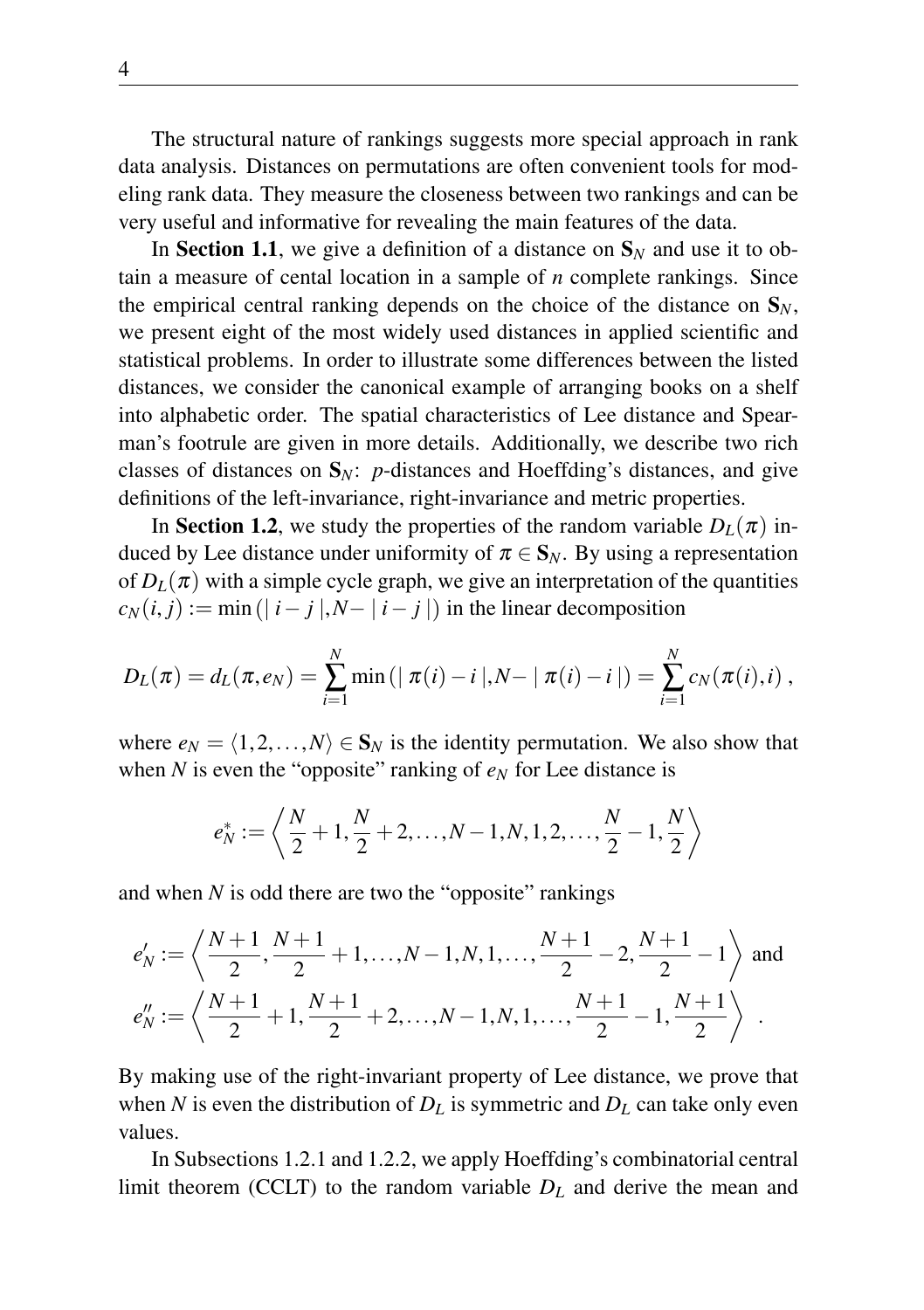variance of *DL*:

<span id="page-6-1"></span><span id="page-6-0"></span>
$$
\mathbf{E}(D_L) = \left[\frac{N+1}{2}\right] \left[\frac{N}{2}\right],\tag{1.11}
$$

$$
\mathbf{Var}\left(D_{L}\right) = \begin{cases} \frac{N^{4} + 8N^{2}}{48(N - 1)}, & \text{for } N \text{ even} \\ \frac{N^{4} + 2N^{2} - 3}{48(N - 1)}, & \text{for } N \text{ odd}, \end{cases}
$$
(1.13)

where  $[x]$  is the greatest integer less than or equal to x. Furthermore, from the CCLT we prove the following theorem.

<span id="page-6-4"></span>Theorem 1.2. *The distribution of the random variable D<sup>L</sup> is asymptotically normal for*  $N \to \infty$  *with mean and variance given by* [\(1.11\)](#page-6-0) *and* [\(1.13\)](#page-6-1)*.* 

The presented properties of  $D<sub>L</sub>$  play an important role for the research in the next chapters.

#### Chapter 2. Probability models for rank data

This chapter is devoted to probabilistic models for rank data, which are determined by a family of probability distributions P. In Sections 2.1 and 2.2, we study the Distance-based models and their relation to the Marginals models.

Distance-based models are part of the exponential family and are defined by

<span id="page-6-3"></span>
$$
\mathbf{P}_{\theta,\pi_0}(\pi) = \exp\left(\theta d(\pi,\pi_0) - \psi_N(\theta)\right) \quad \text{for } \pi \in \mathbf{S}_N,
$$
 (2.2)

where  $\theta$  is a real parameter ( $\theta \in \mathbf{R}$ ),  $d(\cdot, \cdot)$  is a distance on  $\mathbf{S}_N$ ,  $\pi_0$  is a fixed *modal* (or *antimodal*) ranking and  $\psi_N(\theta)$  is a normalizing constant. Finding the value of  $\psi_N(\theta)$  for fixed  $\theta$  and chosen distance  $d(\cdot,\cdot)$  is a difficult task, since evaluating  $\psi_N(\theta)$  by summing over all possible *N*! rankings becomes computationally demanding for  $N \geq 10$ . Thus, for the models based on Lee distance we propose the following approximation of  $\psi_N(\theta)$ 

<span id="page-6-2"></span>
$$
\hat{\psi}_N(\theta) = \log(N! \hat{g}_N(\theta)) = \log(N!) + \theta \mu + \frac{\theta^2 v^2}{2},\tag{2.4}
$$

where  $\mu = \mathbf{E}(D_L)$  and  $v^2 = \text{Var}(D_L)$  are given in [\(1.11\)](#page-6-0) and [\(1.13\)](#page-6-1), respectively. In Section 2.1, we describe more applications of the approximation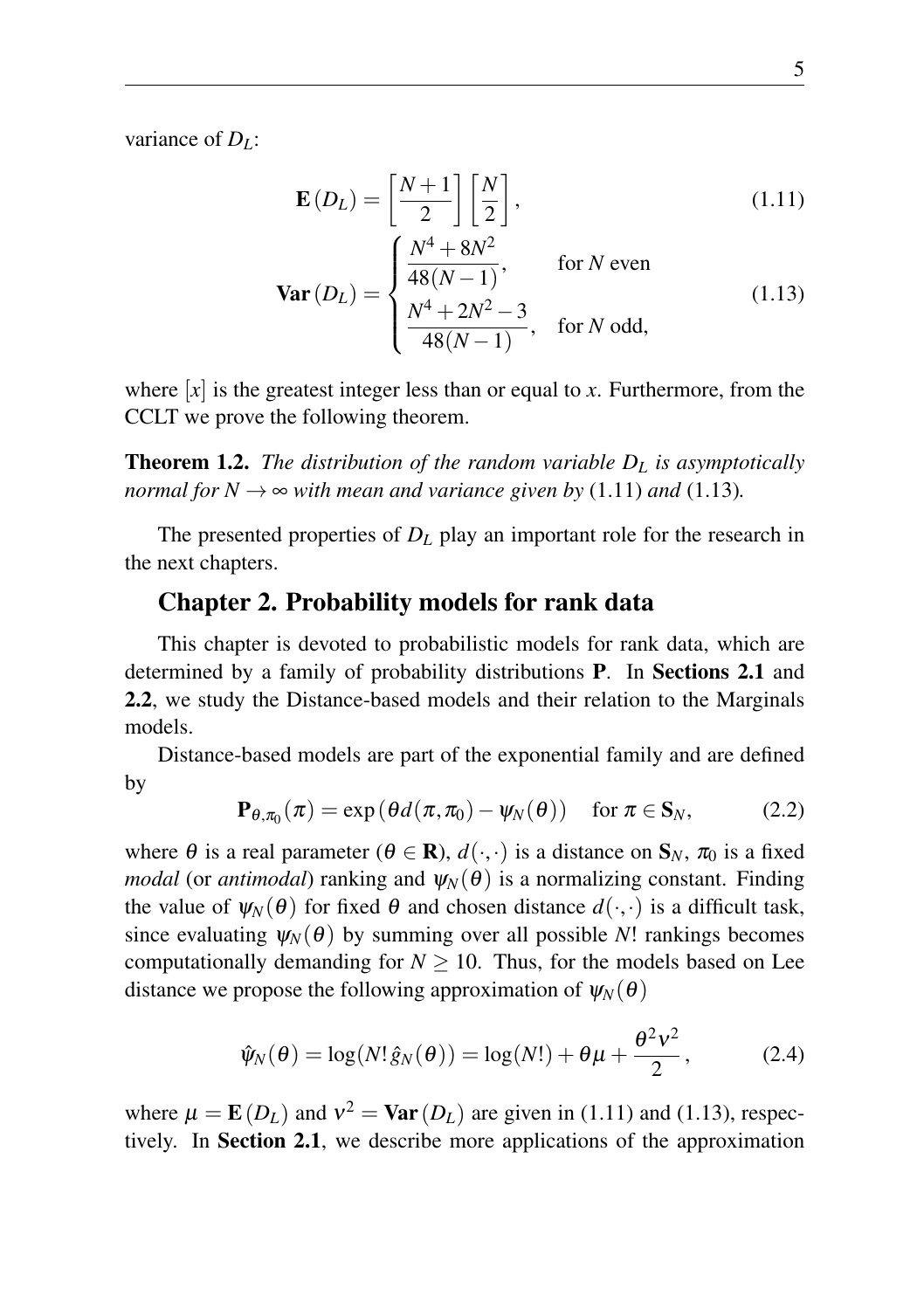[\(2.4\)](#page-6-2) in other problems for rank data and compare  $\psi_N(\theta)$  and  $\hat{\psi}_N(\theta)$  for various values of  $\theta$  and N. In order to extend model [\(2.2\)](#page-6-3), we consider the Latentclass Distance-based model, which assumes that there are *K* latent groups (classes) in the population and that the distributions of the rankings within each group are modeled by [\(2.2\)](#page-6-3).

In Section 2.2, we present the Marginals model by the probability distribution

<span id="page-7-0"></span>
$$
\mathbf{P}_{\vec{\lambda}}\left(\pi\right) = \exp\left(\sum_{i=1}^{N} \sum_{j=1}^{N} \lambda_i^{(j)} \mathbf{I}\left[\pi(i) = j\right] - \psi(\vec{\lambda})\right) \quad \text{for } \pi \in \mathbf{S}_N,\tag{2.6}
$$

where  $\vec{\lambda} = \left\{ \lambda_i^{(j)} \right\}$  $\binom{j}{i}$   $\binom{j}{i}$ are  $N^2$  real parameters,  $\mathbf{I}[\cdot]$  is the indicator function and  $\psi(\vec{\lambda})$  is a normalizing constant. We point out that [\(2.2\)](#page-6-3) based on Lee distance corresponds to [\(2.6\)](#page-7-0) with

$$
\lambda_i^{(j)} = \theta \min(|j - \pi_0(i)|, N - |j - \pi_0(i)|), \text{ for } i, j = 1, 2, ..., N.
$$

Since finding the values of the Marginals matrix for large values of *N* requires a lot of time and computational resources, we propose the following asymptotic approximation for the model [\(2.2\)](#page-6-3) based on Lee distance.

**Theorem 2.2.** Let  $M(\theta, N) = \{m_{ij}(\theta, N)\}_{i,j=1}^N$  be the Marginals matrix, based *on Lee distance. Then*

$$
m_{ij}(\theta,N) \xrightarrow{\text{N}} \frac{N}{\exp\left(\theta\mu + \frac{\theta^2v^2}{2}\right)} \xrightarrow[N \to \infty]{} 1, \quad \text{for } i,j = 1,2,\ldots,N,
$$

*where*

$$
\mu = \frac{Nc_N(i,j)}{N-1} - \frac{1}{N-1} \left[ \frac{N+1}{2} \right] \left[ \frac{N}{2} \right]
$$

*and*

$$
v^{2} = \begin{cases} \frac{2N^{2} (c_{N} (i, j))^{2} - N^{3} c_{N} (i, j)}{2 (N - 2) (N - 1)^{2}} - \frac{N^{2} (N^{2} - 2N + 4)}{48 (N - 1)^{2}}, & \text{for } N \text{ even} \\ \frac{2N^{2} (c_{N} (i, j))^{2} - N (N^{2} - 1) c_{N} (i, j)}{2 (N - 2) (N - 1)^{2}} - \frac{N (N + 1) (N - 3)}{48 (N - 2)}, & \text{for } N \text{ odd.} \end{cases}
$$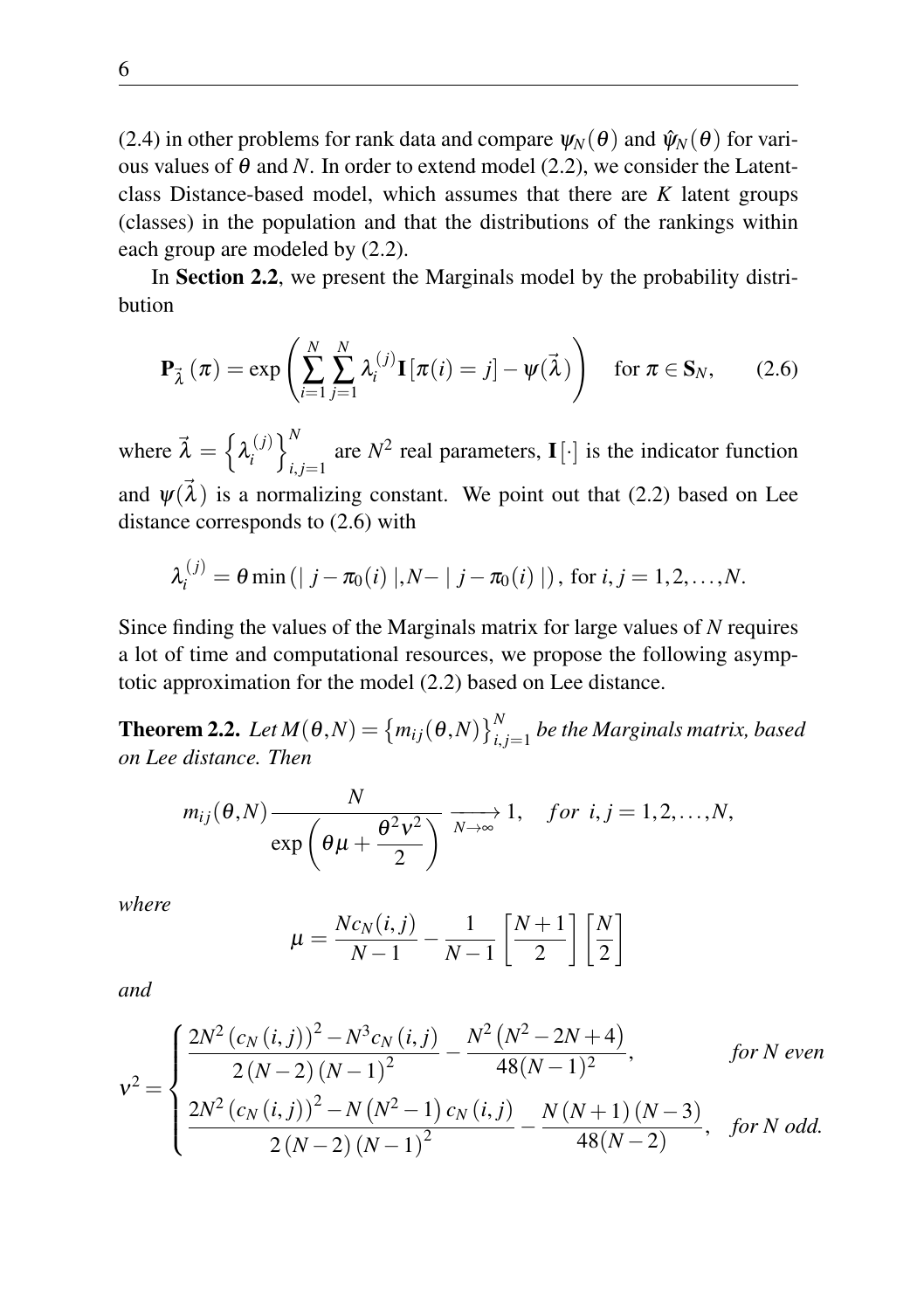In Section 2.3, we give a description of some statistical tools for estimating the unknown parameters and testing the goodness-of-fit of models [\(2.2\)](#page-6-3) and [\(2.6\)](#page-7-0). However, for the Latent-class Distance-based model it is not possible to estimate the unknown parameters directly. Therefore, we make use of the Expectation-Maximization (EM) algorithm suggested by Dempster et al. [\[7\]](#page-20-11) and propose an estimation procedure in the case when there are *K* groups in the population with unknown modal rankings. The aim of the algorithm is to find maximize the expected value of the group loglikelihood function  $\ell(\vec{\theta}, \vec{p}, \vec{\pi}_0, \vec{\pi}^*, G)$  for given initial approximations of  $\vec{\theta}$ ,  $\vec{p}$  and  $\vec{\pi}_0$ , where  $\vec{\theta} = (\theta_1, \theta_2, \dots, \theta_K), \ \vec{\pi}_0 = (\pi_{0,1}, \pi_{0,2}, \dots, \pi_{0,K})$  and  $\vec{p} = (p_1, p_2, \dots, p_K)$  are vectors of unknown parameters,  $\pi^* = (\pi^1, \pi^2, ..., \pi^n)$  is a sample of *n* complete rankings and *G* denotes the group index, i.e.  $G \in \{G_1, G_2, \ldots, G_K\}$ . By applying the generalized version of the EM algorithm for

$$
\mathcal{Q}^{(t)}\left(\vec{\theta}, \vec{p}, \vec{\pi}_{0}, \vec{\pi}^{*}\right) = \mathbf{E}_{G|\vec{\theta}^{(t)}, \vec{p}^{(t)}, \vec{\pi}_{0}^{(t)}, \vec{\pi}^{*}}\left[\ell(\vec{\theta}, \vec{p}, \vec{\pi}_{0}, \vec{\pi}^{*}, G)\right]
$$

with some initial values  $\vec{\theta}^{(t)}, \vec{p}^{(t)}$  and  $\vec{\pi_0}^{(t)}$ , we show that the sufficient condition for convergence to local maximum

$$
Q^{(t)}\left(\vec{\theta}^{(t+1)}, \vec{p}^{(t+1)}, \vec{\pi}_0^{(t+1)}, \vec{\pi}^*\right) \ge Q^{(t)}\left(\vec{\theta}^{(t)}, \vec{p}^{(t)}, \vec{\pi}_0^{(t)}, \vec{\pi}^*\right) \tag{2.12}
$$

holds for

<span id="page-8-3"></span><span id="page-8-1"></span><span id="page-8-0"></span>
$$
p_j^{(t+1)} = \frac{1}{n} \sum_{i=1}^n \frac{p_j^{(t)} P_{\theta_j^{(t)}, \pi_{0,j}^{(t)}}(\pi^i)}{\sum_{s=1}^K p_s^{(t)} P_{\theta_s^{(t)}, \pi_{0,s}^{(t)}}(\pi^i)},
$$
(2.10)

$$
\pi_{0,j}^{(t+1)} = \underset{\pi \in S_N}{\operatorname{argmax}} \left\{ \sum_{i=1}^n \frac{p_j^{(t)} P_{\theta_j^{(t)}, \pi_{0,j}^{(t)}}(\pi^i)}{\sum_{s=1}^K p_s^{(t)} P_{\theta_s^{(t)}, \pi_{0,s}^{(t)}}(\pi^i)} \theta_j^{(t)} d(\pi^i, \pi) \right\}
$$
(2.13)

and  $\left\{\theta_i^{(t+1)}\right\}$  $\binom{t+1}{j}$ which are the solutions of

<span id="page-8-2"></span>
$$
\sum_{i=1}^{n} \frac{p_j^{(t)} P_{\theta_j^{(t)}, \pi_{0,j}^{(t)}}(\pi^i)}{\sum_{s=1}^{K} p_s^{(t)} P_{\theta_s^{(t)}, \pi_{0,s}^{(t)}}(\pi^i)} \left[ d\left(\pi^i, \pi_{0,j}^{(t+1)}\right) - \psi_N'(\theta_j^{(t+1)}) \right] = 0. \tag{2.14}
$$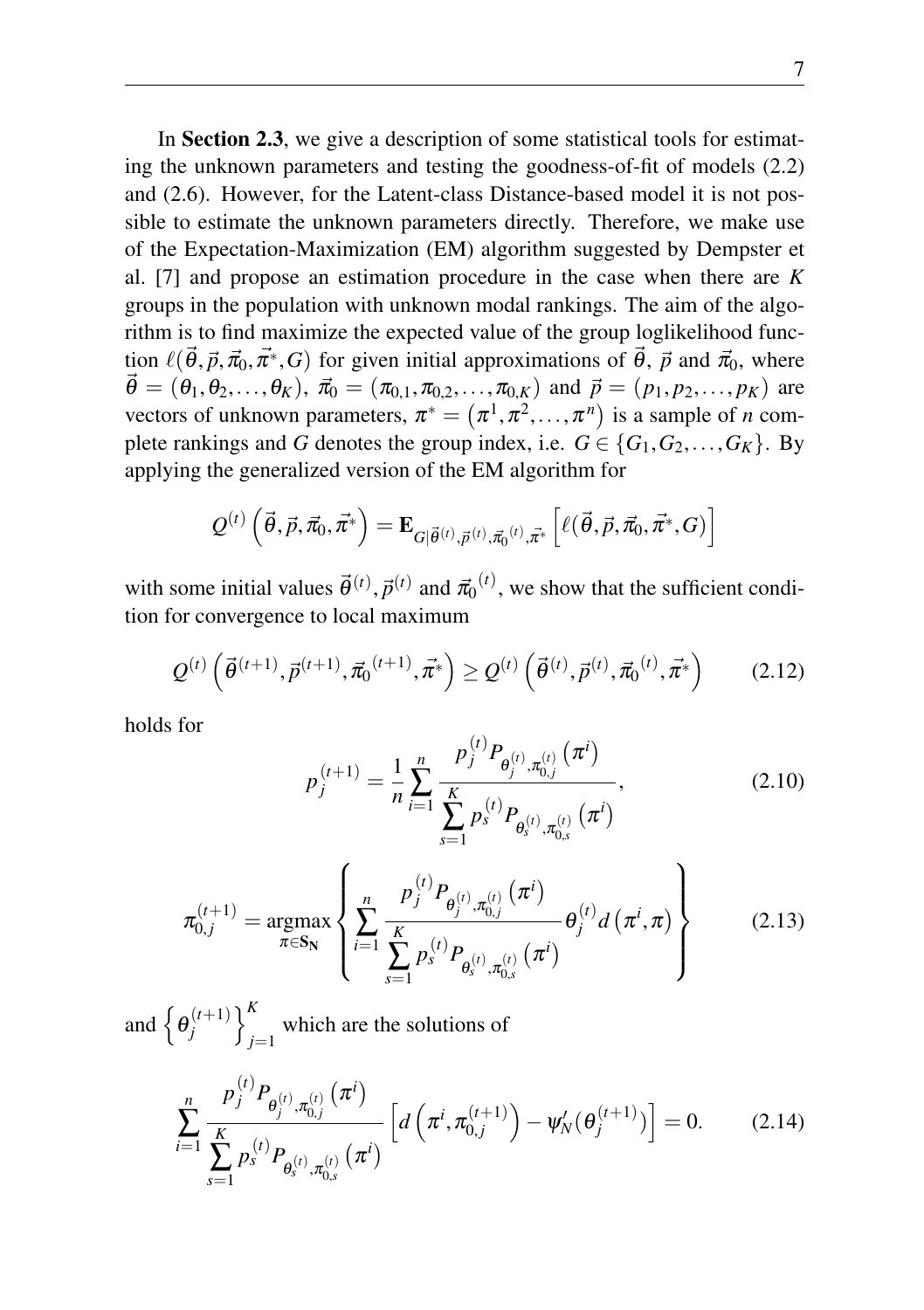This result is formulated and proved in Section 2.4 as:

**Proposition 2.1.** Let  $\vec{p}^{(t+1)}$ ,  $\vec{\pi}_0^{(t+1)}$  and  $\vec{\theta}^{(t+1)}$  are given by [\(2.10\)](#page-8-0), [\(2.13\)](#page-8-1) *and [\(2.14\)](#page-8-2) respectively. Then condition [\(2.12\)](#page-8-3) holds.*

The proposed algorithm is used to perform a simulation study of the explanatory abilities of the Latent-class models for several values of *K*.

We compare the models [\(2.2\)](#page-6-3) based on Lee distance, Hamming distance and Kendall's tau to the Marginals model [\(2.6\)](#page-7-0) by providing three illustrative examples in **Section 2.5**. It is shown that the contrast between the model [\(2.2\)](#page-6-3) based on Lee distance and the model [\(2.6\)](#page-7-0) can be explored only through analyzing the sample Marginals matrix and the Marginals matrix induced by Lee distance. We concluded that choosing Lee distance in model [\(2.2\)](#page-6-3) is appropriate in situations where there are multiple groups in the observed rankings and the modal ordering of one group is not the inverse ordering of another. Furthermore, models based on Lee distance are useful to detect if there are more than one groups or clusters in the data.

#### Chapter 3. Rank data clustering

In this chapter, we present an unsupervised "*K*-means" clustering procedure based on Lee distance.

For *n* observations of complete rankings  $\pi^1, \pi^2, ..., \pi^n \in S_N$  and fixed number of groups *K*, we determine the cluster centers  $\hat{\sigma}^{(1)}, \hat{\sigma}^{(2)}, \dots, \hat{\sigma}^{(K)} \in$ S*<sup>N</sup>* as the solution of

$$
\left(\hat{\sigma}^{(1)}, \hat{\sigma}^{(2)}, \dots, \hat{\sigma}^{(K)}\right) = \underset{\sigma^{(1)}, \sigma^{(2)}, \dots, \sigma^{(K)}}{\operatorname{argmin}} C_K\left(\sigma^{(1)}, \sigma^{(2)}, \dots, \sigma^{(K)}\right), \quad (3.1)
$$

where

$$
C_K\left(\sigma^{(1)},\sigma^{(2)},\ldots,\sigma^{(K)}\right) = \frac{1}{n}\sum_{i=1}^n \min_{1\leq j\leq K} d\left(\pi^i,\sigma^{(j)}\right),\tag{3.2}
$$

for some distance  $d(\cdot, \cdot)$  on  $S_N$ . In order to compare the results obtained from several clustering analysis based on different values of *K*, we consider the measure of "tightness"  $T_K$  defined by

$$
T_K = 1 - \frac{C_K\left(\hat{\sigma}^{(1)}, \hat{\sigma}^{(2)}, \dots, \hat{\sigma}^{(K)}\right)}{C_K^0},
$$
\n(3.3)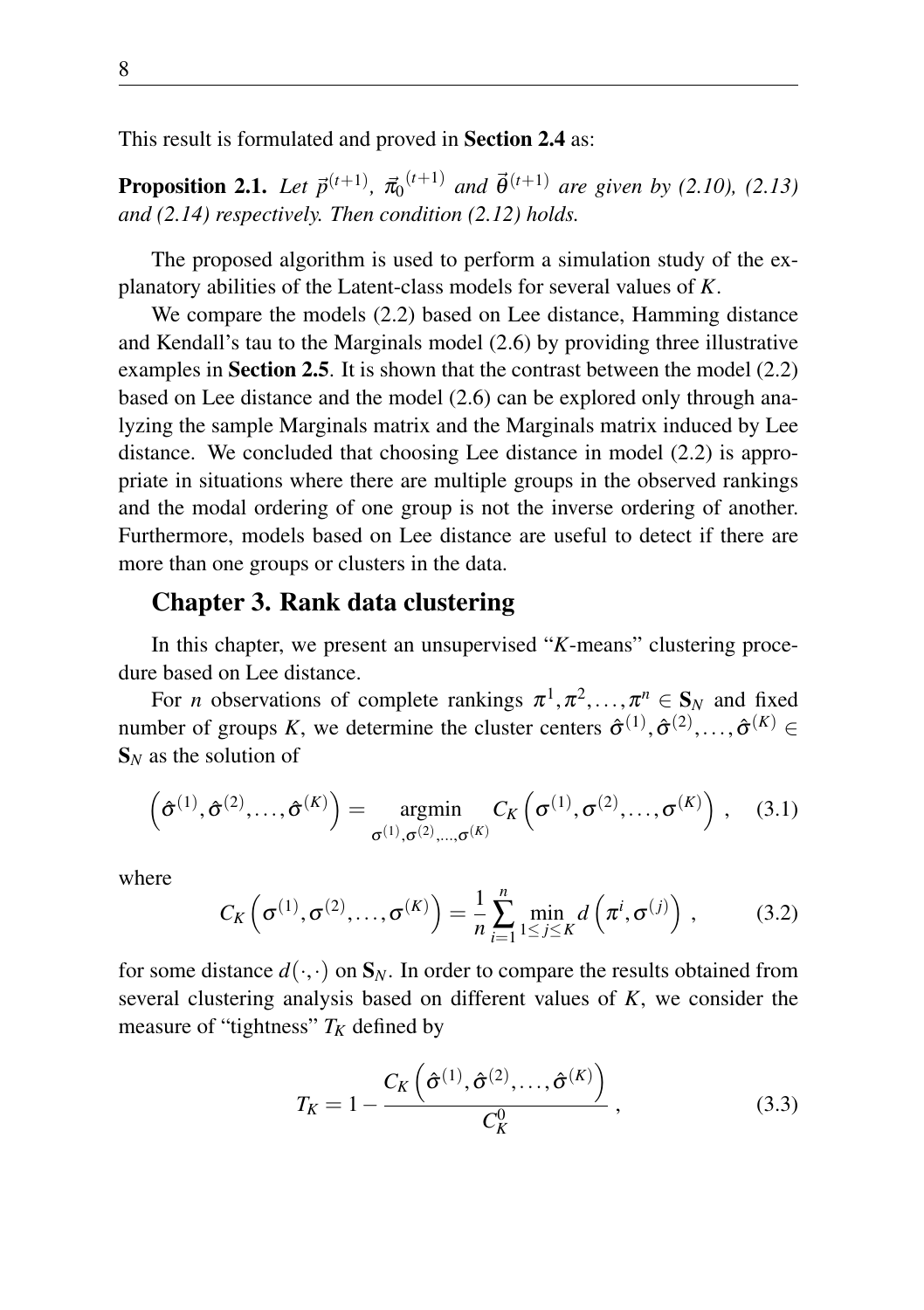where  $K = 1, 2, \ldots$  and

<span id="page-10-0"></span>
$$
C_K^0 = \min_{\sigma^{(1)}, \sigma^{(2)}, \dots, \sigma^{(K)}} \frac{1}{N!} \sum_{\pi \in S_N} \min_{1 \le j \le K} d\left(\pi, \sigma^{(j)}\right)
$$
(3.4)

is the value of *C<sup>K</sup>* under uniform distribution over all possible *N*! rankings. Since there are  $\binom{N!}{K}$  possible choices for cluster centers and the complete search in [\(3.4\)](#page-10-0) becomes computationally demanding for  $N \ge 10$ , in Section 3.2 we propose the following asymptotic approximation which is based on **Theo**rem [1.2](#page-6-4).

**Corollary 3.1.** *Define the constant*  $C_2^0$  *by* [\(3.4\)](#page-10-0) *for*  $K = 2$  *and by using Lee* distance  $d_L(\cdot, \cdot)$ . Then for large and even values of N the constant  $C_2^0$  is ap*proximated by*

$$
\hat{C}_2^0 = \frac{N^2}{4} - \sqrt{\frac{N^4 + 8N^2}{24\pi (N-1)}}.
$$
\n(3.5)

We show that this result is useful for approximating the values of  $C_K^0$  for  $K = 2$ , but it is not easy to be generalized for  $K > 2$ .

In Section 3.3, the presented clustering method is applied to the wellstudied American Psychological Association (APA) election dataset. The obtained results illustrate that Lee distance performs well in situations where it is desirable to construct models with less number of groups *K* and respectively with fewer unknown parameters.

#### Chapter 4. Imperfect ranking in ranked set sampling

In this chapter, we consider some statistical measures of deviation from the perfect ranking in the framework of ranked set sampling (RSS).

The procedure for obtaining *n*-cycle balanced RSS of size *k* and the concept of perfect ranking are described in Section 4.1. In Section 4.2, we preset the nonparametric approach for testing the null hypothesis for perfect ranking proposed by Li and Balakrishnan [\[15\]](#page-21-8). By applying their method for constructing test statistic for one-cycle sample through measuring the distance between the ordered RSS  $\langle i_1, i_2, \ldots, i_k \rangle$  and the identity  $e_k = \langle 1, 2, \ldots, k \rangle$ , we define two new test statistics

<span id="page-10-1"></span>
$$
M_k = \max_{1 \le r \le k} |i_r - r| \quad \text{and} \quad L_k = \sum_{r=1}^k \min\left( |i_r - r|, k - |i_r - r| \right), \quad (4.4)
$$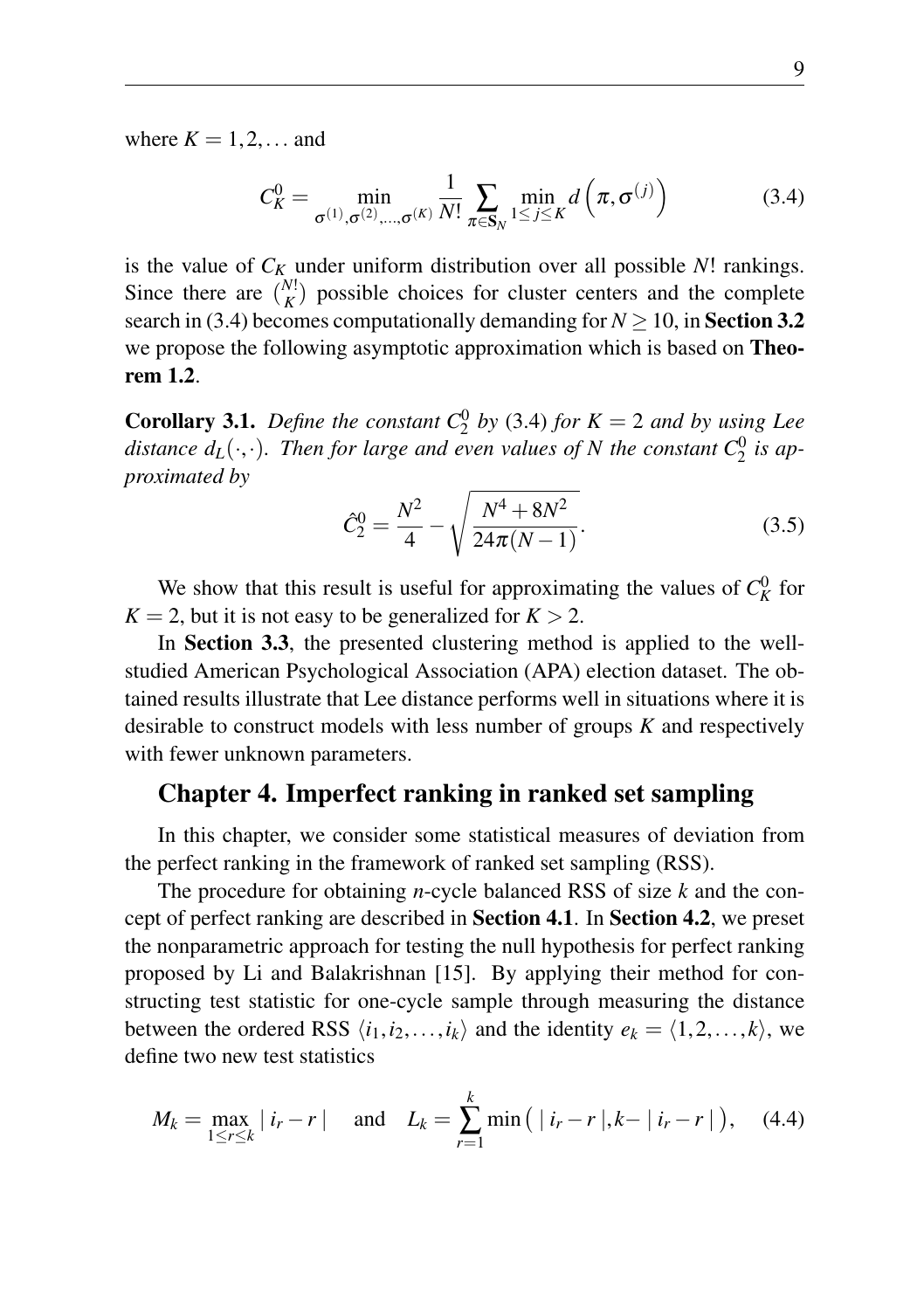based on Chebyshev's distance and Lee's distance, respectively. By combining the statistics in each cycle, we define two test statistics for *n*-cycle sample

$$
M_{k,n} = \sum_{i=1}^{n} M_k^{(i)}
$$
 and  $L_{k,n} = \sum_{i=1}^{n} L_k^{(i)}$ 

where  $M_k^{(i)}$  $L_k^{(i)}$  and  $L_k^{(i)}$  $k<sup>(t)</sup>$  are the values the test statistics in [\(4.4\)](#page-10-1) for the *i*-th cycle of RSS, for  $i = 1, 2, ..., n$ .

In order to compare the test statistics described in Section 4.2, it is necessary to fix an alternative model for the imperfect judgment ranking. In Section 4.3, we propose the Distance-based models [\(2.2\)](#page-6-3) as an imperfect ranking alternative and study the their properties in the framework of RSS. We show that the described alternative model is completely specified by the ranking error probability matrix  $\mathbf{Q}(k, \theta)$ , which is referred as the Marginals matrix in Chapter 2.

One of the benefits of considering the Mallows' model as an alternative of the perfect ranking is that the unknown parameter of the model can be estimated. Suppose that  $\mathbf{X}_{RSS} = \left\{ X_{i[j]}, i = 1, 2, \ldots, n; j = 1, 2, \ldots, k \right\}$  is an *n*-cycle balanced RSS,  $R_{i[j]}$  is the number of the set in the *i*-th cycle from which comes the *j*-th ordered statistic for  $i = 1, 2, ..., n$  and  $j = 1, 2, ..., k$ , and  $R_i = \langle R_{i[1]}, R_{i[2]}, \ldots, R_{i[k]} \rangle$  for  $i = 1, 2, \ldots, n$ . By using Mallows' model for imperfect ranking associated with error matrix  $\mathbf{O}(k, \theta)$  and free parameter  $\theta \leq 0$ , we expressed the likelihood function as

$$
L(R | \theta) = \prod_{i=1}^{n} \left\{ \sum_{l} \left[ \left( \prod_{j=1}^{k} q\left( R_{i[j]}, l_{[j]}, k, \theta \right) \right) p\left( l_{[1]}, l_{[2]}, \ldots, l_{[k]} \right) \right] \right\}, (4.7)
$$

where  $\sum$  denotes a summation over all possible vectors  $l = \left( l_{[1]}, l_{[2]}, \ldots, l_{[k]} \right)$ such that  $l_{[j]} \in \{1, 2, ..., k\}$  for  $j = 1, 2, ..., k$ . Here  $R = (R_1, R_2, ..., R_n)$  is the vector of the observed ordered RSS,  $q\left(R_{i[j]}, l_{[j]}, k, \theta\right)$  are elements of  $\mathbf{Q}(k, \theta)$ and  $p\left(l_{[1]}, l_{[2]}, \ldots, l_{[k]}\right)$  are the probabilities of observing  $\langle l_{[1]}, l_{[2]}, \ldots, l_{[k]} \rangle$  under the assumption of perfect ranking. Since there is no closed expression for the elements of the matrix  $\mathbf{Q}(k,\theta)$  and it is not possible to estimate  $\theta$  directly, we make use of the EM algorithm to find the maximum likelihood estimate (MLE) of  $\theta$ . In **Section 4.4**, we show that the value  $\theta^{(t+1)}$  in each iteration, which maximizes the expected value of the complete loglikelihood function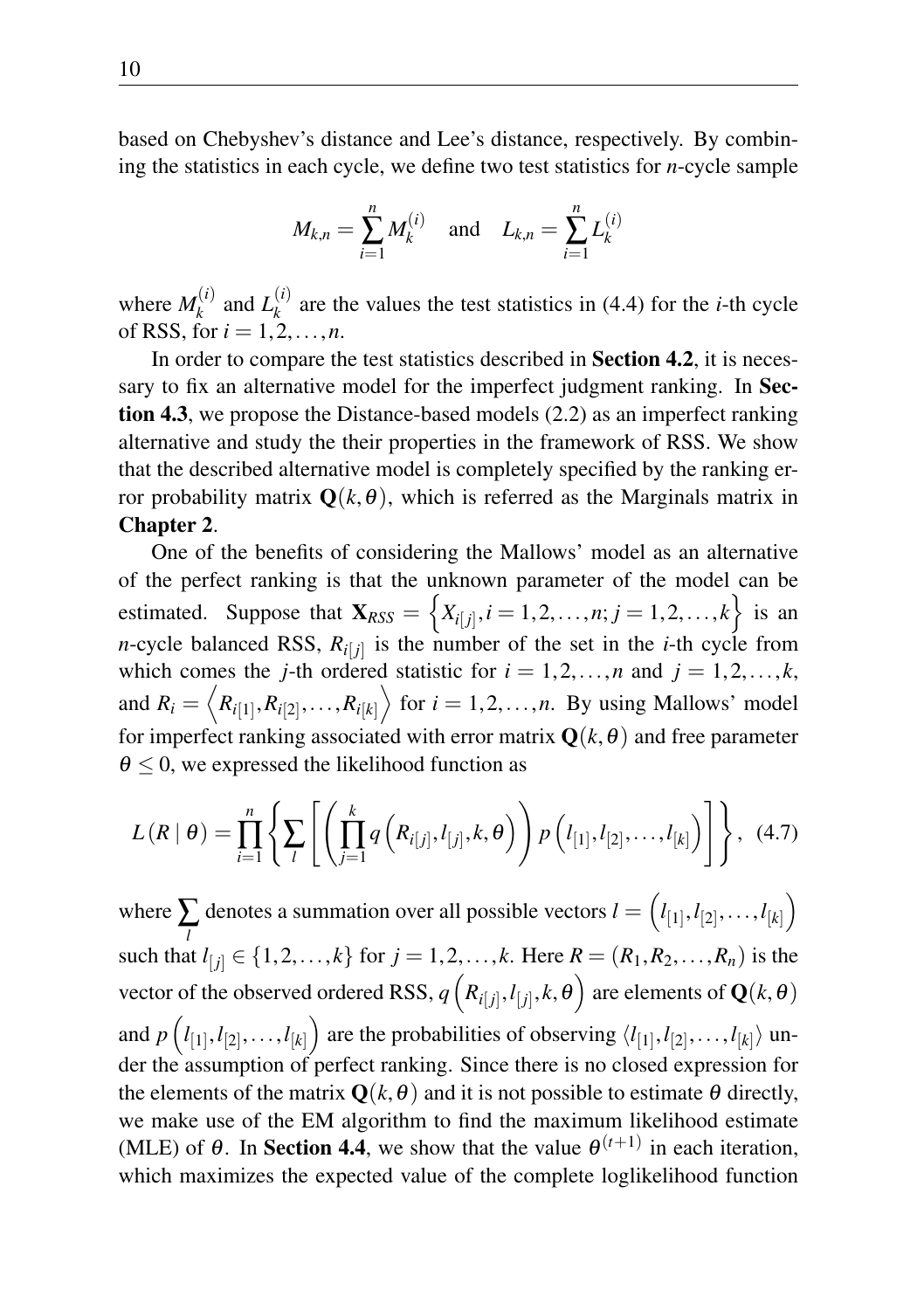for the value  $\theta^{(t)}$  of the previous iteration, is the solution of the equation

$$
\sum_{z} \frac{\prod_{i=1}^{n} \left[ \left( \prod_{j=1}^{k} q\left(R_{i[j]}, z_{i[j]}, k, \theta^{(t)}\right) \right) p\left(z_{i[1]}, z_{i[2]}, \dots, z_{i[k]}\right) \right]}{\sum_{l} \left\{ \prod_{i=1}^{n} \left[ \left( \prod_{j=1}^{k} q\left(R_{i[j]}, l_{i[j]}, k, \theta^{(t)}\right) \right) p\left(l_{i[1]}, l_{i[2]}, \dots, l_{i[k]}\right) \right] \right\}} \times \sum_{i=1}^{n} \sum_{j=1}^{k} \frac{q'\left(R_{i[j]}, z_{i[j]}, k, \theta\right)}{q\left(R_{i[j]}, z_{i[j]}, k, \theta\right)} = 0, \quad (4.9)
$$

where  $q'(r, z, k, \theta)$  is the derivative of  $q(r, z, k, \theta)$  with respect to  $\theta$  and is expressed as

<span id="page-12-0"></span>
$$
q'(r,z,k,\theta) = \sum_{\pi \in \mathbf{S}_k, \pi(z)=r} [d(\pi,e_k) - \psi'_k(\theta)] \exp (\theta d(\pi,e_k) - \psi_k(\theta)),
$$

for  $r, z = 1, 2, \ldots, k$ . We prove that the proposed EM algorithm converges monotonically to some stationary point of  $L(R | \theta)$  and if  $L(R | \theta)$  is unimodal, i.e.  $L(R | \theta)$  has only one stationary point, then the algorithm converges to the unique MLE of  $\theta$ .

Since in each step of the presented EM algorithm it is required to calculate the error matrix  $\mathbf{Q}(k, \theta)$ , the application of this method takes a lot of computational resources for large values of *k*. In Section 4.5, we give an alternative way to find the matrix  $Q(k, \theta)$  for Cayley and Hammning distances that decreases the computational operations in [\(4.9\)](#page-12-0). Similar to the asymptotic result in Theorem 2.1 for the probability error matrix based on Lee distance, we provide two approximations for the error matrices based on Spearman's footrule and Spearman's rho.

**Theorem 4.1.** Let  $Q(k, \theta)$  be the ranking error probability matrix based on *the Spearman's footrule. Then*

$$
q(i, j, k, \theta) \frac{k}{\exp\left(\theta\mu + \frac{\theta^2v^2}{2}\right)} \xrightarrow[k \to \infty]{} 1,
$$

*where*

$$
\mu = \frac{k+1}{3} - \frac{f(i) + f(j) - |i - j|}{k - 1} + |i - j|,
$$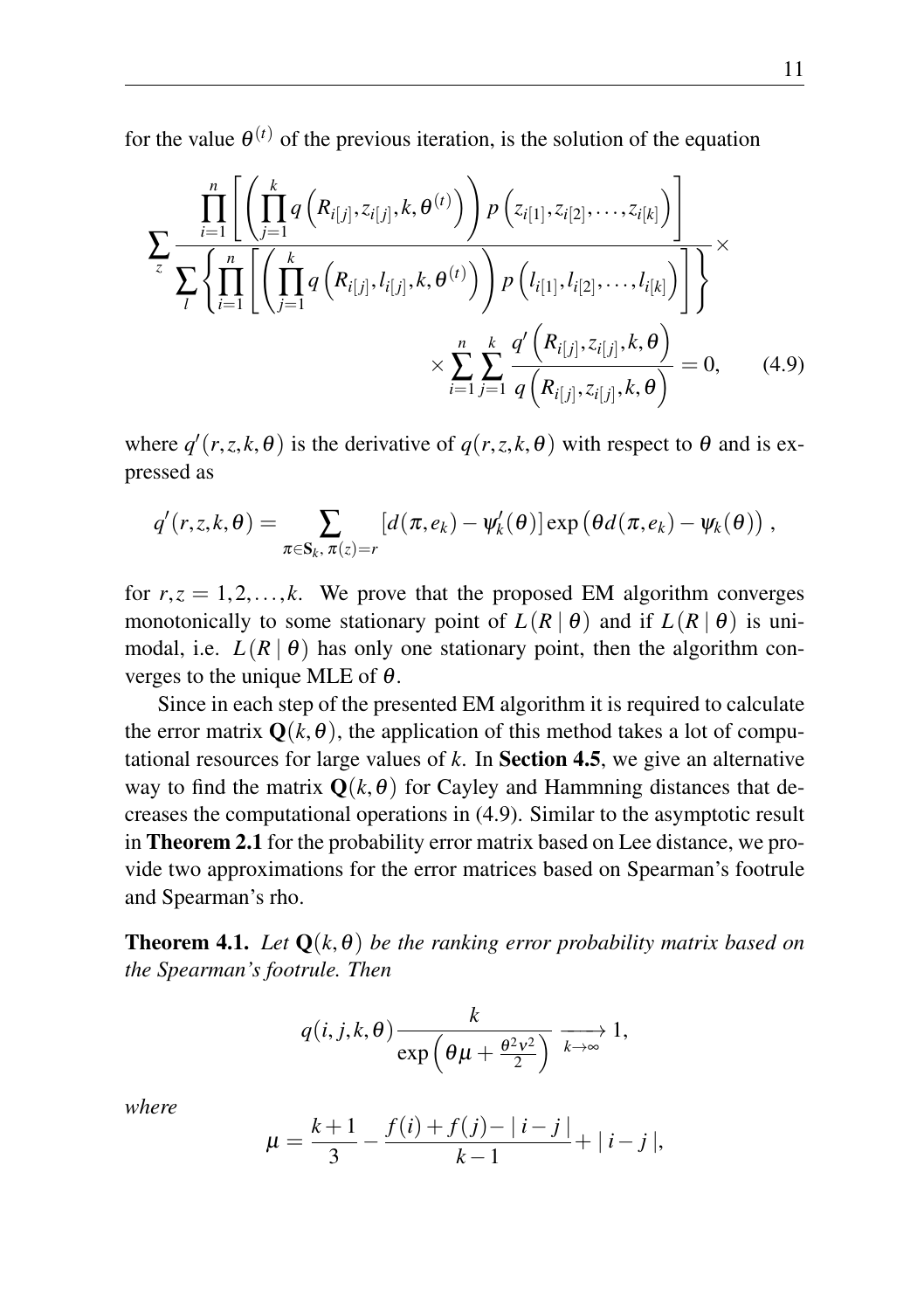$$
v^{2} = \frac{1}{k-2} \left\{ \sum_{\substack{r=1 \ s=1}}^{k} \sum_{\substack{s=1 \ r \neq i}}^{k} \left[ |r-s| + \frac{k(k+1)}{3(k-1)} - \frac{f(r) + f(s) - |i-s| - |r-j|}{k-1} - \frac{f(i) + f(j) - |i-j|}{(k-1)^{2}} \right]^{2} \right\} - \frac{(k+1)(2k^{2} + 7)}{45}
$$

*and*

$$
f(x) = \frac{x(x-1) + (k-x)(k-x+1)}{2}.
$$

**Theorem 4.2.** *Let*  $Q(k, \theta)$  *be the ranking error probability matrix based on the Spearman's rho. Then*

$$
q(i, j, k, \theta) \frac{k}{\exp\left(\theta\mu + \frac{\theta^2v^2}{2}\right)} \xrightarrow[k \to \infty]{} 1,
$$

*where*

$$
\mu = \frac{k(k+1)}{6} - \frac{h(i) + h(j) - (i - j)^2}{k - 1} + (i - j)^2,
$$

$$
v^{2} = \frac{1}{k-2} \left\{ \sum_{\substack{r=1 \ s=1 \\ r \neq i}}^{k} \sum_{\substack{s=1 \\ s \neq j}}^{k} \left[ (r-s)^{2} + \frac{k^{2}(k+1)}{6(k-1)} - \frac{h(r) + h(s) - (i-s)^{2} - (r-j)^{2}}{k-1} - \frac{h(i) + h(j) - (i-j)^{2}}{(k-1)^{2}} \right]^{2} \right\} - \frac{k^{2}(k-1)(k+1)^{2}}{36}
$$

*and*

$$
h(x) = \frac{x(x-1)(2x-1) + (k-x)(k-x+1)(2k-2x+1)}{6}.
$$

In Section 4.6, we apply the Mallows' model as an imperfect ranking alternative and compare the described test statistics for one-cycle RSS. In Section 4.7, we illustrate the use of Mallows' alternative for *n*-cycle RSS by analyzing an example dataset given in Murrary et al. [\[20\]](#page-21-12).

#### Chapter 5. Lee distance in two-sample rank tests

In this chapter, we study a rank test statistic induced by Lee distance and Critchlow's [\[5\]](#page-20-10) unified approach for the two-sample location problem. For two independent random samples  $X_1, X_2, \ldots, X_m$  and  $Y_1, Y_2, \ldots, Y_n$  with continuous distribution functions  $F(x)$  and  $G(x)$  respectively, we consider the problem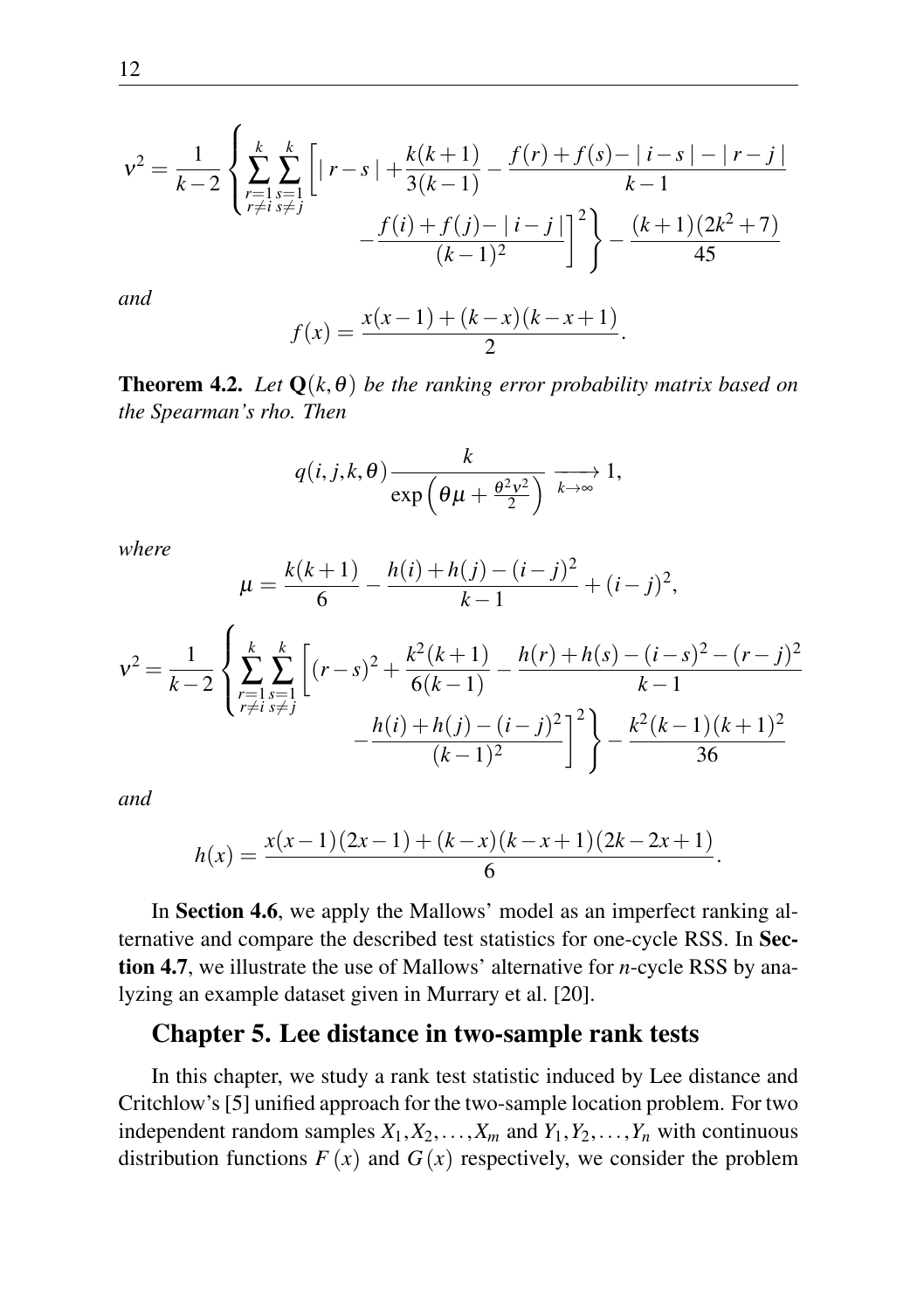of testing the null hypothesis  $H_0$  against  $H_1$ 

$$
H_0: F(x) \equiv G(x) \tag{5.1}
$$

$$
H_1: F(x) \ge G(x), \tag{5.2}
$$

with strict inequality for some *x*. If  $\alpha(i)$  is the rank of  $X_i$  for  $i = 1, 2, \ldots, m$  and  $\alpha(m + j)$  is the rank of  $Y_j$  for  $j = 1, 2, ..., n$  among  $X_1, X_2, ..., X_m, Y_1, Y_2, ..., Y_n$ , then the rank vector of all observations is  $\alpha = \langle \alpha(1), \alpha(2), \ldots, \alpha(m+n) \rangle$  and  $\alpha \in \mathbf{S}_{m+n}$ .

In Section 5.1, we present the Critchlow's [\[5\]](#page-20-10) method for construction of test statistics that is based on finding the minimum interpoint distance between the class of equivalence  $[\alpha] = \alpha (S_m \times S_n) = {\alpha \circ \pi : \pi \in S_m \times S_n}$  and the extremal set  $E = \mathbf{S}_m \times \mathbf{S}_n = \{ \pi \in \mathbf{S}_{m+n} : \pi(i) \leq m, \forall i \leq m \}$ 

<span id="page-14-0"></span>
$$
d\left(\left[\alpha\right],E\right) = \min_{\substack{\pi \in \left[\alpha\right] \\ \sigma \in E}} d\left(\pi,\sigma\right) \tag{5.3}
$$

where *d* is an arbitrary distance on  $S_{m+n}$ .

In Section 5.2, we show that the rank test statistic in [\(5.3\)](#page-14-0) induced by the Lee distance is the solution of the problem

$$
d_L([\alpha], E) = \min_{\substack{\pi \in [\alpha] \\ \sigma \in E}} d_L(\pi, \sigma) = \min_{\pi \in [\alpha]} d_L(\pi, e)
$$

$$
= \min_{\pi \in [\alpha]} \left\{ \sum_{i=1}^{m+n} \min\left(|a(i) - i|, m + n - |a(i) - i|\right) \right\}, \qquad (5.4)
$$

where  $e = \langle 1, 2, \ldots, m+n \rangle$  is the identity permutation. We express  $d_L([\alpha], E)$ as

$$
d_L([\alpha], E) = 2 \sum_{i \in K_m} \min\left( |\alpha(i) - \gamma_n^{-1} (k+1 - \gamma_m(\alpha(i))) \right),
$$
  

$$
m + n - |\alpha(i) - \gamma_n^{-1} (k+1 - \gamma_m(\alpha(i)))| \right) \qquad (5.5)
$$

where

<span id="page-14-1"></span>
$$
K_m = \{i \in \{1, 2, ..., m\} : \alpha(i) > m\} ,
$$
  
\n
$$
K_n = \{i \in \{m+1, m+2, ..., m+n\} : \alpha(i) \le m\} ,
$$
\n(5.6)

*k* is the number of elements of  $K_m$  ( $k = |K_m| = |K_n|$ ),  $\gamma_m(\alpha(i))$  is the rank of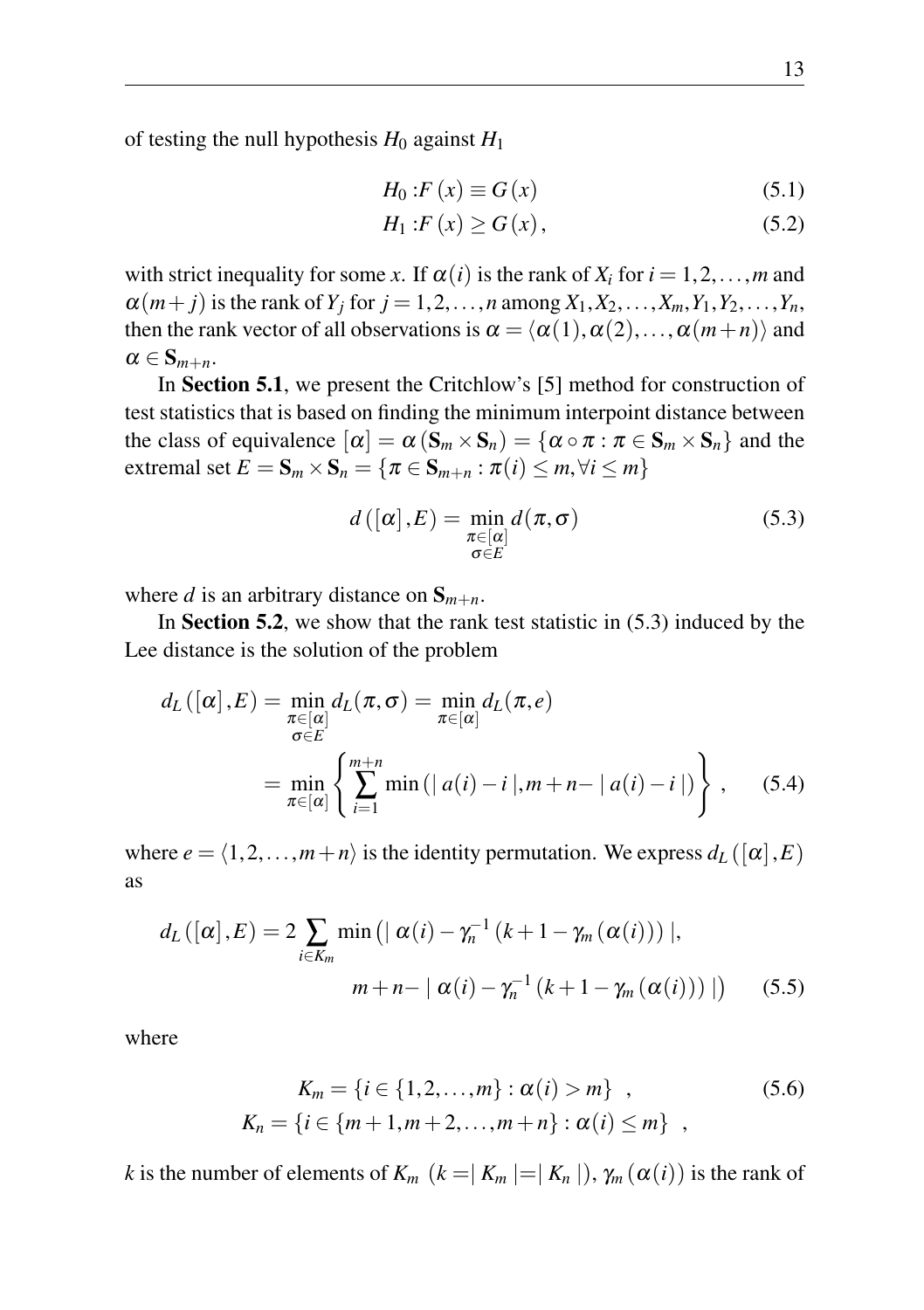$\alpha(i)$  among  $\{\alpha(i) : i \in K_m\}, \gamma_n(\alpha(i))$  is the rank of  $\alpha(i)$  among  $\{\alpha(i) : i \in K_n\}$ and  $\gamma^{-1}$  is the inverse of  $\gamma$ , i.e.  $\gamma^{-1}(\gamma(\alpha(i))) = \alpha(i)$ . Since  $d_L([\alpha], E)$  is equivalent to

<span id="page-15-0"></span>
$$
L_{m,n} := \frac{d_L\left(\left[\alpha\right], E\right)}{2} \,,\tag{5.7}
$$

we use  $L_{m,n}$  for testing  $H_0$  against the alternative  $H_1$ .

In Section 5.3, we prove the following proposition by using the fact that  $L_{m,n}$  is the minimum sum of distances over *C* between the elements of  $K_m$  and the elements of  $K_n$ , where C is a simple cycle graph with vertices  $\{i\}_{i=1}^{m+n}$  and edges  $\bigcup_{i=1}^{m+n-1} \{i, i+1\}$  and  $\{m+n, 1\}$ .

**Proposition 5.1.** *Let*  $L_{m,n}$  *be defined by* [\(5.7\)](#page-15-0) *and*  $H_{m,n} = |K_m| = |K_n|$  *be the number of elements of the set Km, defined by* [\(5.6\)](#page-14-1)*. Then the joint distribution of Lm*,*<sup>n</sup> and Hm*,*<sup>n</sup> under the null hypothesis is given by*

$$
P(L_{m,n} = l, H_{m,n} = k) = \begin{cases} \frac{m!n!}{(m+n)!}, & \text{for } l = 0 \text{ and } k = 0 \quad (5.8) \\ \sum_{s} \sum_{a,b} \frac{m!n!}{(m+n)!}, & \text{for } 1 \le k \le \min(m,n) \text{ and} \end{cases}
$$

 $\left[k^2+1\right]$ 2  $\left| \leq l \leq \left[ \frac{(m+n-k)k+1}{2} \right]$ 2 *, where* [*x*] *is the integer part of x. The first summation in (5.8) is taken over all integer s such that*  $1 \leq s \leq k+1$  and  $(s-1)^2 + (k-s+1)^2 \leq l$ . The second summation is over all nonnegative *integers* {*a* (*m*)  $\{a_i^{(n)}\}_{i=0}^{s-1}, \{a_i^{(n)}\}$  $\{b_i^{(n)}\}_{i=0}^{s-1}, \{b_j^{(m)}\}$  $\{b_j^{(m)}\}_{j=1}^{k-s+1}$  and  $\{b_j^{(n)}\}$ *j* } *k*−*s*+1 *j*=1 *that satisfy:*

(i) 
$$
\sum_{i=0}^{s-1} a_i^{(m)} + \sum_{j=0}^{k-s+1} b_j^{(m)} = m - k
$$
 \t\t\t(ii) 
$$
\sum_{i=0}^{s-1} a_i^{(n)} + \sum_{j=0}^{k-s+1} b_j^{(n)} = n - k
$$

(iii) 
$$
l = (s-1)^2 + (k-s+1)^2 + \sum_{i=0}^{s-1} i \left( a_i^{(m)} + a_i^{(n)} \right) + \sum_{j=0}^{k-s+1} j \left( b_j^{(m)} + b_j^{(n)} \right)
$$

$$
\textbf{(iv)} \ \ 2\left(s-1\right) + \sum_{i=0}^{s-1} \left( a_i^{(m)} + a_i^{(n)} \right) \ge 2\left(k-s\right) + \sum_{j=0}^{k-s+1} \left( b_j^{(m)} + b_j^{(n)} \right)
$$

$$
\text{(v)} \ 2\left(s-2\right) + \sum_{i=1}^{s-1} \left( a_i^{(m)} + a_i^{(n)} \right) < 2\left( k - s + 1 \right) + a_0^{(m)} + a_0^{(n)} + \sum_{j=0}^{k-s+1} \left( b_j^{(m)} + b_j^{(n)} \right),
$$

*where*  $s \in \{1, 2, ..., k + 1\}$  *in conditions* (i)-(iii),  $s \in \{1, 2, ..., k\}$  *in condition* (iv) and  $s \in \{2, 3, ..., k+1\}$  in condition (v). The integers  $b_0^{(m)}$  and  $b_0^{(n)}$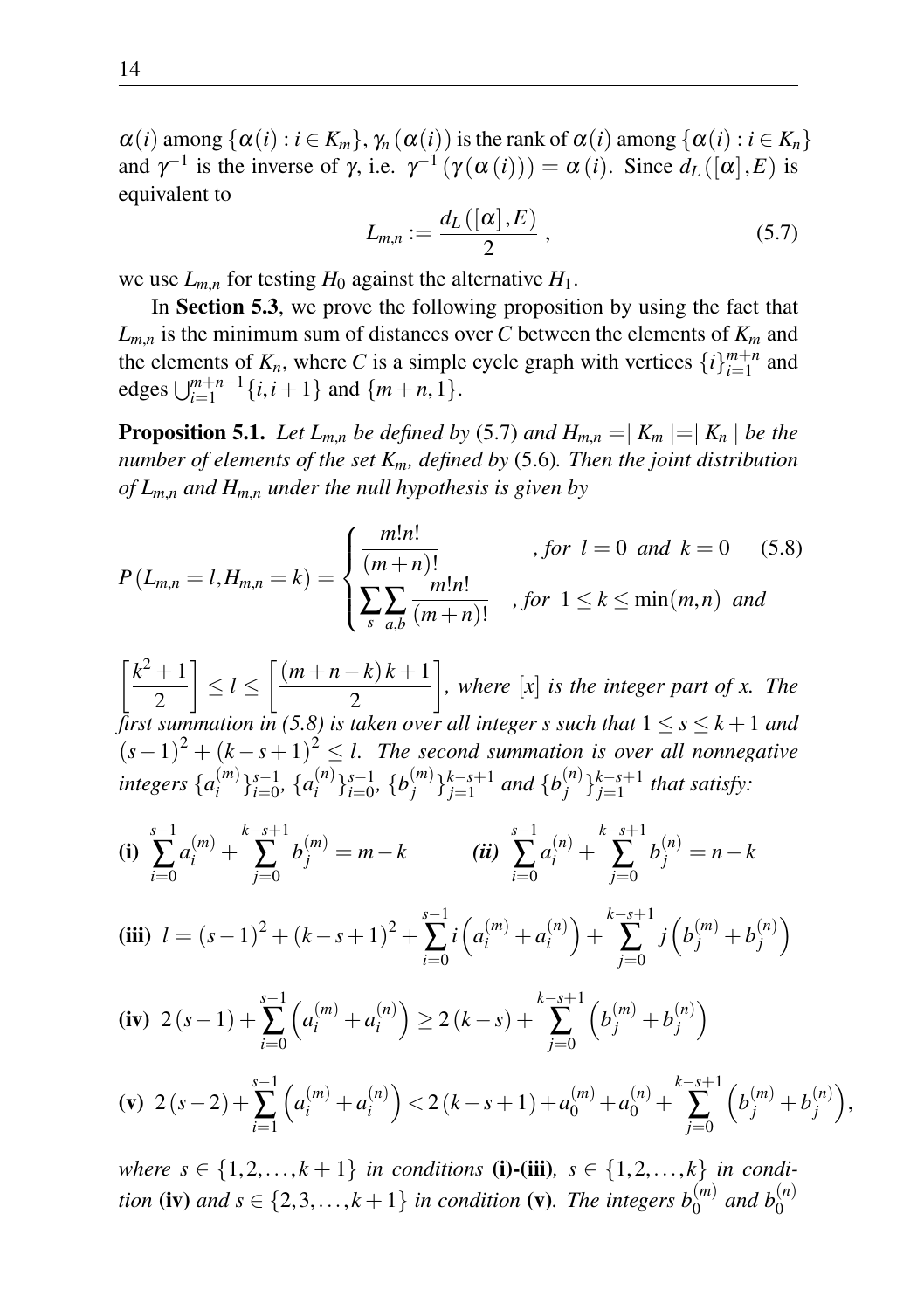are defined to be zeros,  $b_0^{(m)} := 0$ ,  $b_0^{(n)} := 0$ , for completeness in conditions  $(i)-(v)$ .

Since for large values of *m* and *n* the computational process of checking conditions (i)-(v) for all possible nonnegative integers  $\{a_i^{(m)}\}$  $\{a_i^{(m)}\}_{i=0}^{s-1}, \{a_i^{(n)}\}$  $\{n\}\}$ <sub>*i*=0</sub></sub>,  ${b_i^{(m)}}$  $\{b_j^{(m)}\}_{j=1}^{k-s+1}$  and  $\{b_j^{(n)}\}$  ${j<sub>j</sub>}$  *k*−*s*+1</sub> is time-consuming and computationally demanding, we give recursive relations for the number of terms in the summations (5.8) (see **Proposition 5.2**) and the probability mass function of  $L_{m,n}$  under  $H_0$ (see Proposition 5.3).

The mean and variance of  $L_{m,n}$  and its asymptotic distribution under  $H_0$ are derived in the following theorem.

Theorem 5.1. *Let Lm*,*<sup>n</sup> be defined by* [\(5.7\)](#page-15-0)*. Then the mean and variance of*  $L_{m,n}$  *under the null hypothesis H*<sub>0</sub> *are* 

$$
\mathbf{E}\left(L_{m,n}\right) = \begin{cases} \frac{mn(m+n+1)}{4(m+n)} & , \text{ if } m+n \text{ is odd} \\ \frac{mn(m+n)}{4(m+n-1)} & , \text{ if } m+n \text{ is even} \end{cases} \tag{5.16}
$$
  

$$
\mathbf{Var}\left(L_{m,n}\right) = \begin{cases} \frac{mn\{(m+n)^4 - (m+n)^3 + 7(m+n)^2 - 15(m+n) - 6mn(m+n-1)\}}{48(m+n)^2(m+n-2)}, \\ \frac{mn\{(m+n-1)^4 + 11(m+n-1)^2 - 24(m+n-1) - 6mn(m+n-2)\}}{48(m+n-1)^2(m+n-3)}, \end{cases} \tag{5.17}
$$

where  $m + n$  is odd in the first case and  $m + n$  is even in the second. Further*more, under the null hypothesis*  $H_0$  *the standardized statistic*  $\frac{L_{m,n}-\mathbf{E}(L_{m,n})}{\sqrt{\mathbf{Var}(L_{m,n})}}$  has *asymptotically normal distribution as*  $m, n \rightarrow \infty$ *.* 

This result gives a normal approximation of the distribution of *Lm*,*<sup>n</sup>* under *H*<sup>0</sup> and is useful for finding the critical region when *m* and *n* are large.

In Section 5.4, we compare the rank test statistic  $L_{m,n}$ , defined by [\(5.7\)](#page-15-0), to t-test, Wilcoxon, Kolmogorov-Smirnov and Mood's tests statistics for twosamples. We perform an illustrative simulation study and show that the test based on Lee distance is more powerful than the others when the generating distributions have heavy-tails. We conclude that in the testing procedures for the two-sample location problem there is a trade-off between the testing power and the robustness with respect to the underlying distributions.

The proofs of Theorems 2.1, 4.1, 4.2 and 5.1 are given in Appendix E.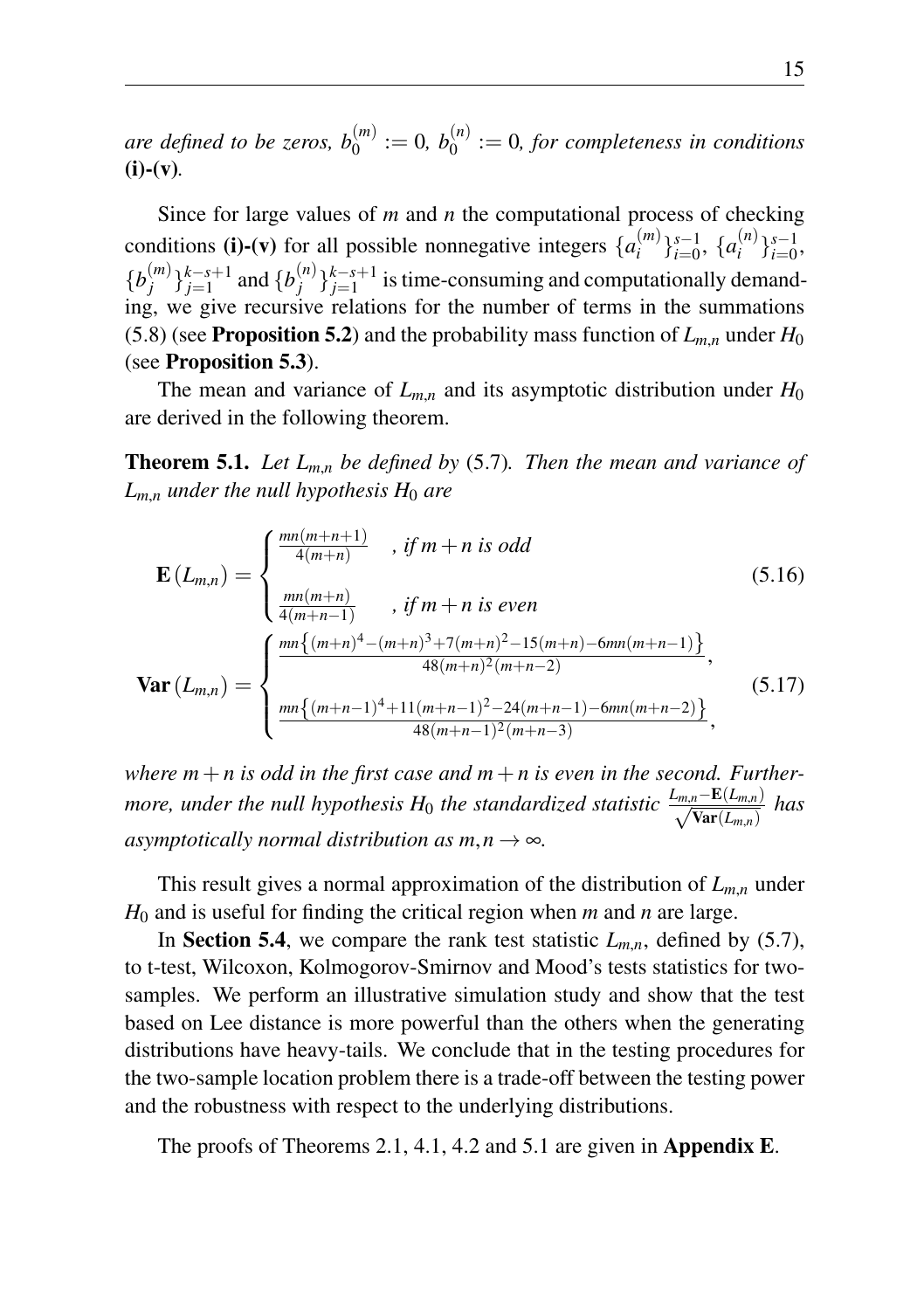## Main contributions

The main accomplishments in the thesis due to the author are listed below.

- 1. The random variable induced by Lee distance under uniformity of the rankings is studied in details and some of its characteristics such as mean, variance, range and symmetry are given for an arbitrary size of the rank vectors. An asymptotic normality for the corresponding distribution is proved and used to approximate the normalizing constant in the Distance-based probability model for rank data. This result could be also applied to other models for rankings which are based on Lee distance.
- 2. The Expectation-Maximization (EM) algorithm for computing the maximum likelihood estimates of the parameters in the Latent-class Distancebased model is generalized for the case where the *modal* rankings of the latent classes are unknown. The convergence of the proposed algorithm to a stationary point is proved and the method is applied to the to the well-studied APA election dataset. By using the EM algorithm we can fit the model to the data, make statistical inference and compare models based on different distances on permutations.
- 3. An asymptotic approximation of the normalizing constant used in the measure of "tightness" is given for the "K-means" rank clustering based on Lee distance. The obtained result reduces the computational time and resources for calculating the "tightness" coefficient when there are two clustering groups  $(K = 2)$  and the size of the rank vectors is relatively large ( $N \geq 7$ ).
- 4. The Mallows' model is proposed as an alternative model for imperfect ranking in the framework of balanced ranked set sampling (RSS). An EM algorithm for estimating the unknown parameter in the model is described and its convergence to a stationary point is shown. Asymptotic results for the corresponding probability error matrices based on Spearman's footrule, Spearman's rho and Lee distance are derived for the case when the size of each cycle of the RSS is too large. The proposed alternative model can be used to study the effect of imperfect ranking on the performance of some statistical procedures based on RSS and to compare the ranking abilities of two judges or ranking methods.
- 5. The nonparametric rank statistic based on Critchlow's method and Lee distance is derived for the two-sample location problem. Asymptotic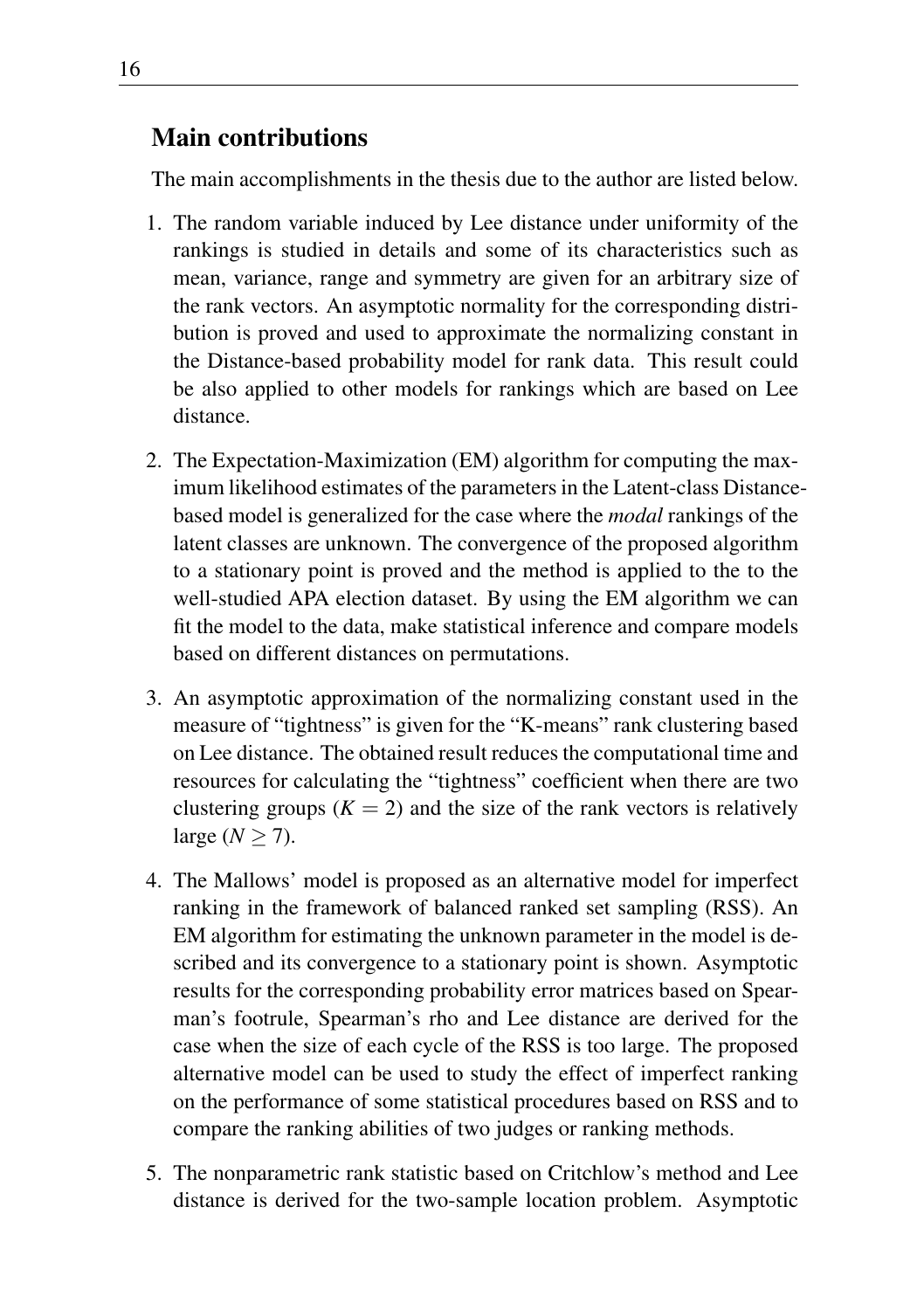normality of the obtained test statistic under the null hypothesis is proved and can be used for finding the critical regions when the samples sizes are too large. The Lee test statistic is shown to be more powerful for heavy-tailed underlying distributions via a simulation study.

### Publications related to the thesis

- 1. N. I. Nikolov (2016) Lee distance in two-sample rank tests. In: Computer Data Analysis and Modeling: Theoretical and Applied Stochastics: Proceedings of the Eleventh International Conference, Minsk: Publishing Center of BSU, pp. 100–103.
- 2. N. I. Nikolov and E. Stoimenova (2017) Mallows' model based on Lee distance. In: Proceedings of the 20-th European Young Statisticians Meetings, pp. 59–66.
- 3. N. I. Nikolov and E. Stoimenova (2019a) Asymptotic properties of Lee distance.Metrika, Vol. 82(3), 385–408.
- 4. N. I. Nikolov and E. Stoimenova (2019b) EM estimation of the parameters in latent Mallows' models. In: Studies in Computational Intelligence, Springer Series, Vol. 793, pp. 317–325.
- 5. N. I. Nikolov and E. Stoimenova (2019c) Mallows' models for imperfect ranking in ranked set sampling.AStA Advances in Statistical Analysis. <https://doi.org/10.1007/s10182-019-00354-4>, 1–26.
- 6. N. I. Nikolov and E. Stoimenova (2020) Rank data clustering based on Lee distance. In: Proceedings of 13-th Annual Meeting of the Bulgarian Section of SIAM, pp. 1–11, (accepted).

## Approbation of the thesis

The results from the thesis have been presented in the following talks:

- 1. "Lee distance in two-sample rank tests", 11-th International Conference: Computer Data Analysis and Modeling, Minsk, Belarus (September 7, 2016).
- 2. "Mallows' models based on Lee distance", 20-th European Young Statisticians Meetings, Uppsala, Sweden (August 17, 2017).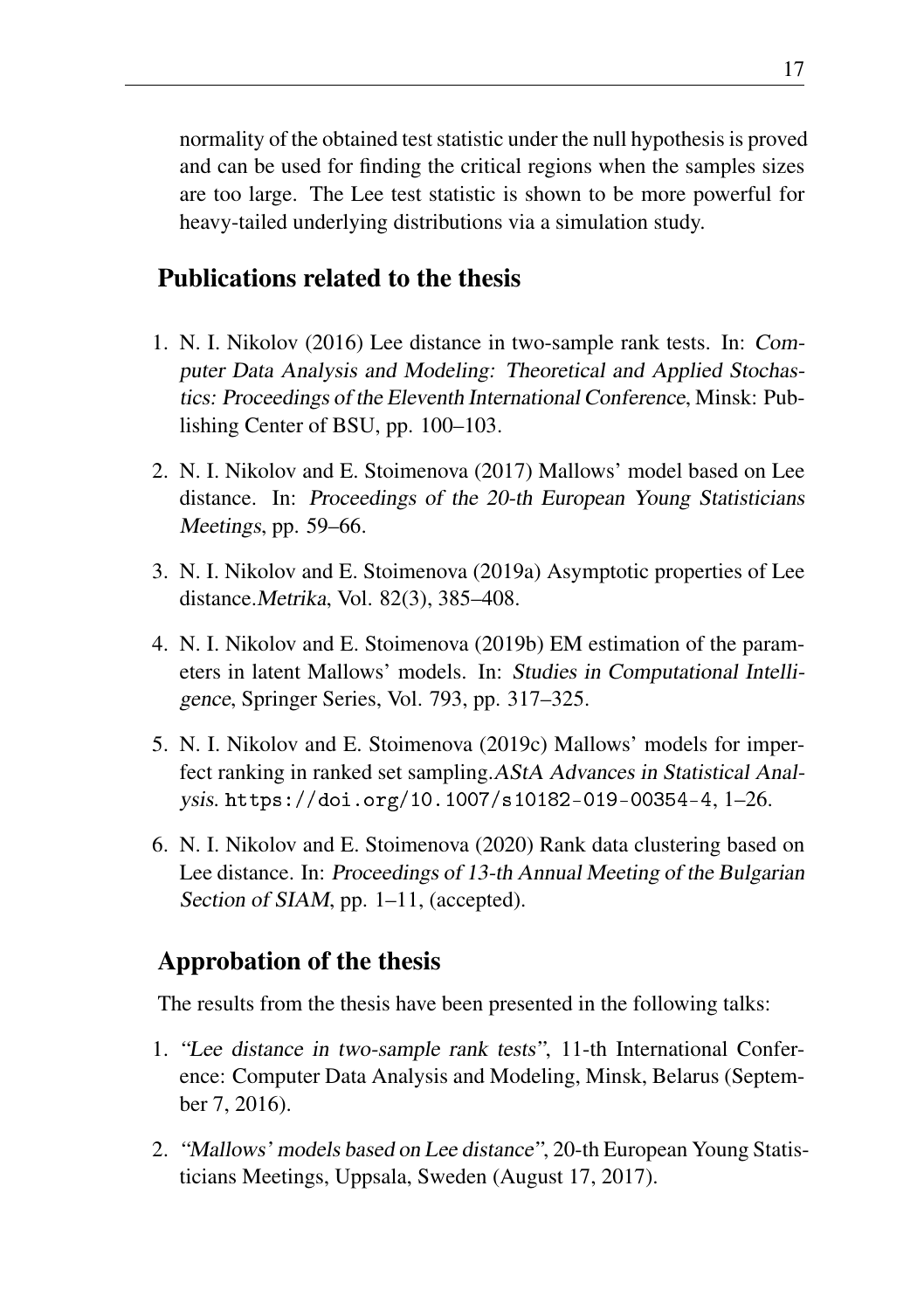- 3. "Mallows' models for imperfect rankings in ranked set sampling", 13-th International Conference on Ordered Statistical Data Cadiz, Spain (May 22, 2018).
- 4. "Some properties of Lee distance in two-sample location problem", 18 th International Summer Conference on Probability and Statistics, Pomorie, Bulgaria (June 27, 2018).
- 5. "Rank data models based on Lee distance", International Conference on Trends and Perspectives in Linear Statistical Inference, Bedlewo, Poland (August 21, 2018).
- 6. "Two-sample rank test based on Lee distance", 15-th Applied Statistics International Conference, Ribno, Slovenia (September 24, 2018).
- 7. "Distance-based models for imperfect ranking in ranked set sampling", XLIV Mathematical Statistics Conference, Bedlewo, Poland (December 3, 2018).
- 8. "Rank data clustering based on Lee distance", 13-th Annual Meeting of the Bulgarian Section of SIAM, Sofia, Bulgaria (December 19, 2018).

#### Acknowledgements

I wish to express my sincerely gratitude to my advisor Professor Eugenia Stoimenova for her valuable help, motivation and support. I would also like to thank all the staff members of "Operations Research, Probability and Statistics" department for their generous attitude and friendly behaviour.

The research was supported by the Bulgarian Ministry of Education and Science under the National Research Programme "Young scientists and postdoctoral students" approved by DCM #577/17.08.2018.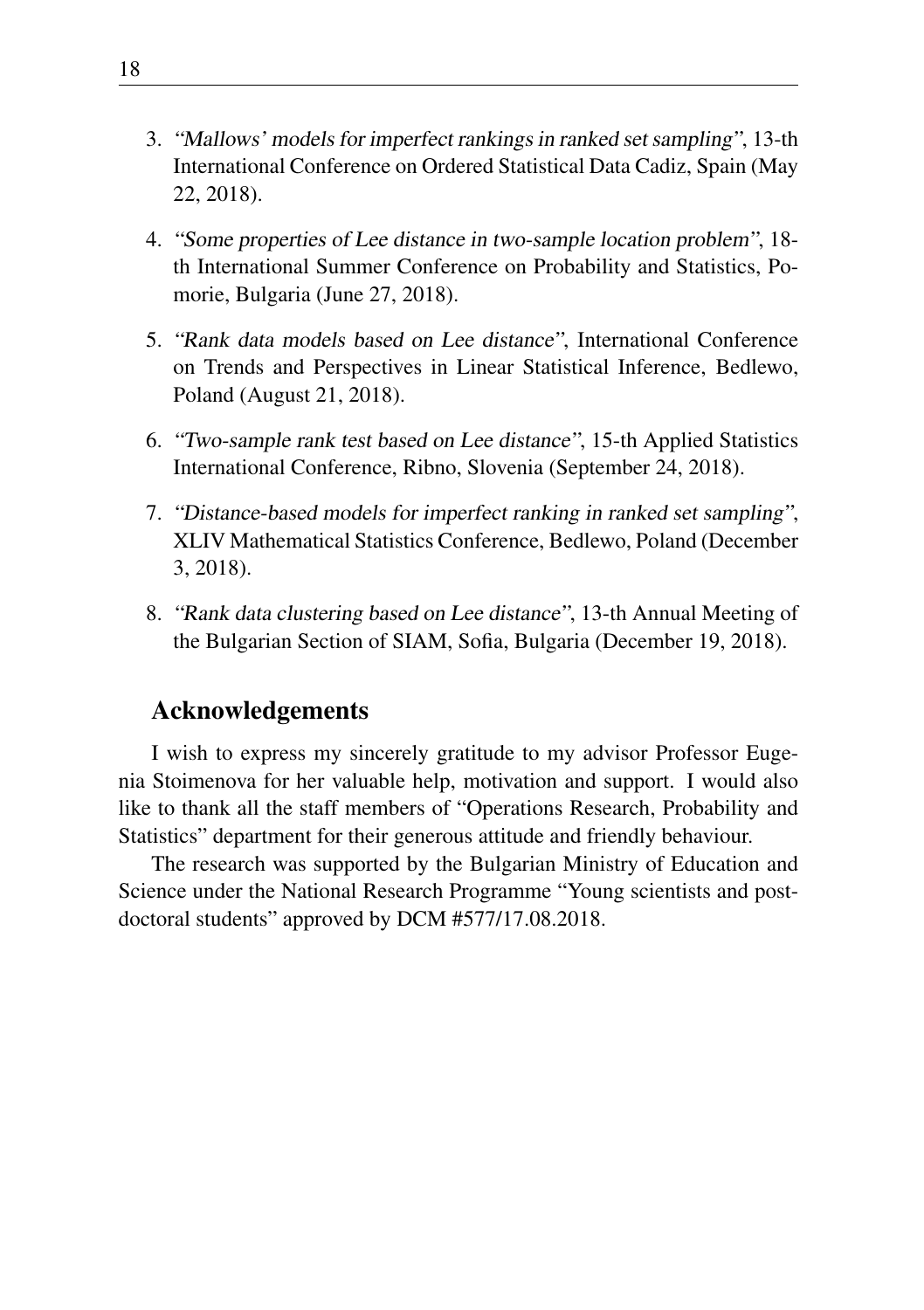# Bibliography

- <span id="page-20-3"></span>[1] M. Aragon, G. Patil, and C. Taillie (1999). A performance indicator for ranked set sampling using ranking error probability matrix. *Environmental and Ecological Statistics*. Vol. 6 (1), 75–80.
- <span id="page-20-0"></span>[2] R. A. Bradley and M. E. Terry (1952). Rank analysis of incomplete block designs: I. The method of paired comparisons. *Biometrika*. Vol. 39 (3), 324–345.
- <span id="page-20-1"></span>[3] L. M. Busse, P. Orbanz, and J. M. Buhmann (2007). Cluster analysis of heterogeneous rank data. In: *Proceedings of the 24-th International Conference on Machine Learning*, pp. 113–120.
- <span id="page-20-4"></span>[4] Z. Chen, Z. Bai, and B. Sinha (2003). *Ranked Set Sampling: Theory and Applications.* Lecture Notes in Statistics. Vol. 176. Springer, NY.
- <span id="page-20-10"></span>[5] D. E. Critchlow (1986). *A Unified Approach to Constructing Nonparametric Rank Tests*. Tech. rep. Stanford University Press, Redwood City.
- <span id="page-20-7"></span>[6] T. Dell and J. Clutter (1972). Ranked set sampling theory with order statistics background. *Biometrics*. Vol. 28 (2), 545–555.
- <span id="page-20-11"></span>[7] A. P. Dempster, N. M. Laird, and D. B. Rubin (1977). Maximum likelihood from incomplete data via the EM algorithm. *Journal of the Royal Statistical Society: Series B*. Vol. 39 (1), 1–22.
- <span id="page-20-2"></span>[8] P. Diaconis (1988). *Group representations in probability and statistics*. Institute of Mathematical Statistics.
- <span id="page-20-5"></span>[9] J. Frey, O. Ozturk, and J. V. Deshpande (2007). Nonparametric tests for perfect judgment rankings. *Journal of the American Statistical Association*. Vol. 102 (478), 708–717.
- <span id="page-20-6"></span>[10] J. Frey and L. Wang (2013). Most powerful rank tests for perfect rankings. *Computational Statistics & Data Analysis*. Vol. 60, 157–168.
- <span id="page-20-9"></span>[11] P. Good (2000). *Permutation Tests: a Practical Guide to Resampling Methods for Testing Hypotheses*. Springer, NY.
- <span id="page-20-8"></span>[12] J. Hájek and Z. Šidák (1967). *Theory of Rank Tests*. Academic Press, NY.